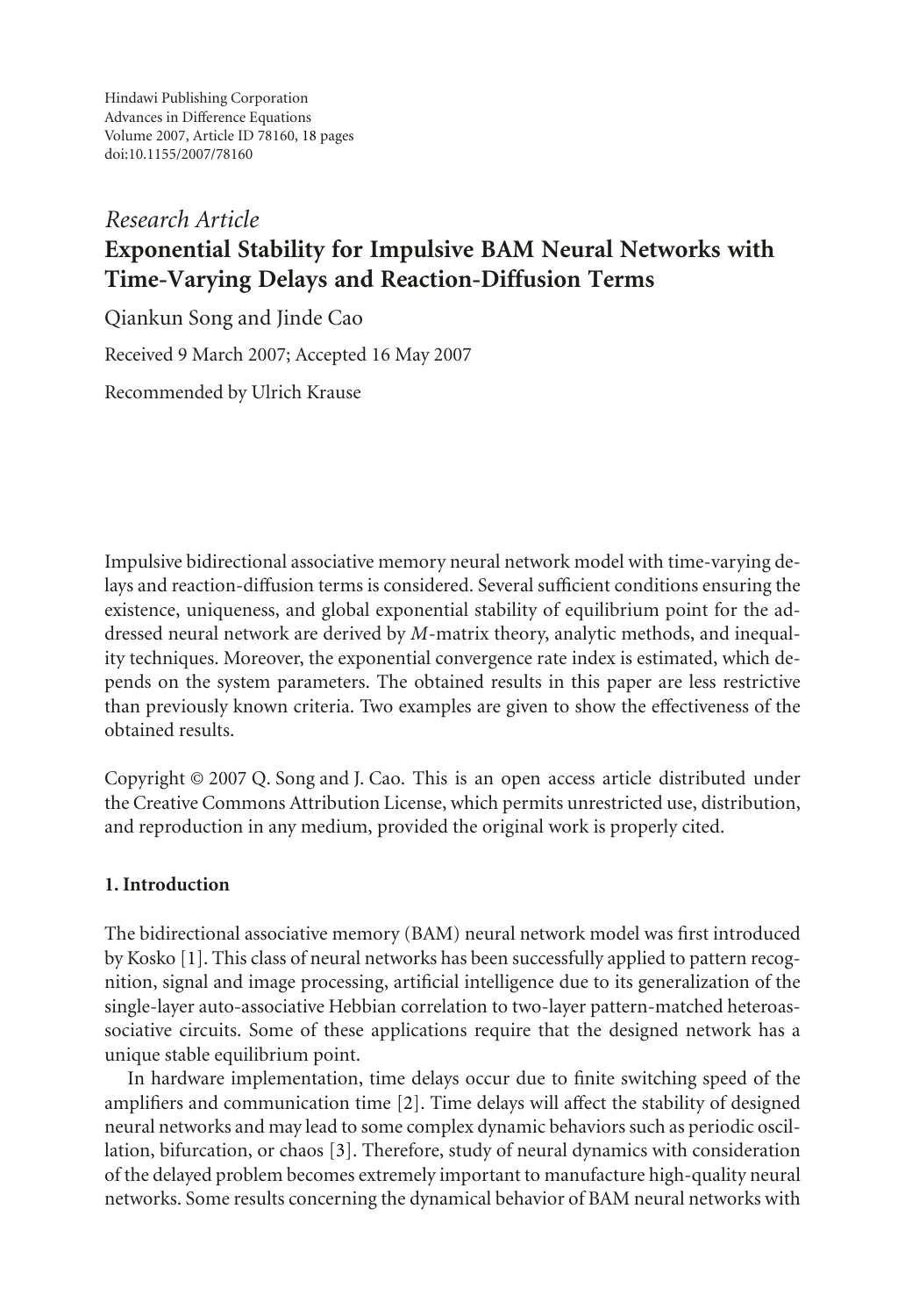delays have been reported, for example, see [\[2](#page-16-2)[–12\]](#page-16-4) and references therein. The circuits diagram and connection pattern implementing for the delayed BAM neural networks can be found in [\[8](#page-16-5)].

Most widely studied and used neural networks can be classified as either continuous or discrete. Recently, there has been a somewhat new category of neural networks which are neither purely continuous-time nor purely discrete-time ones, these are called impulsive neural networks. This third category of neural networks displays a combination of characteristics of both the continuous-time and the discrete systems [\[13\]](#page-16-6). Impulses can make unstable systems stable, so they have been widely used in many fields such as physics, chemistry, biology, population dynamics, and industrial robotics. Some results for impulsive neural networks have been given, for example, see [\[13](#page-16-6)[–22\]](#page-17-0) and references therein.

It is well known that diffusion effect cannot be avoided in the neural networks when electrons are moving in asymmetric electromagnetic fields [\[23\]](#page-17-1), so we must consider that the activations vary in space as well as in time. There have been some works devoted to the investigation of the stability of neural networks with reaction-diffusion terms, which are expressed by partial differential equations, for example, see [\[23](#page-17-1)[–26\]](#page-17-2) and references therein. To the best of our knowledge, few authors have studied the stability of impulsive BAM neural network model with both time-varying delays and reaction-diffusion terms.

Motivated by the above discussions, the objective of this paper is to give some sufficient conditions ensuring the existence, uniqueness, and global exponential stability of equilibrium point for impulsive BAM neural networks with time-varying delays and reactiondiffusion terms, without assuming the boundedness, monotonicity, and differentiability on these activation functions. Our methods, which do not make use of Lyapunov functional, are simple and valid for the stability analysis of impulsive BAM neural networks with time-varying or constant delays.

## **2. Model description and preliminaries**

In this paper, we consider the following model:

<span id="page-1-0"></span>
$$
\frac{\partial u_i(t,x)}{\partial t} = \sum_{k=1}^l \frac{\partial}{\partial x_k} \left( D_{ik} \frac{\partial u_i(t,x)}{\partial x_k} \right) - a_i u_i(t,x) \n+ \sum_{j=1}^m c_{ij} f_j(v_j(t-\tau_{ij}(t),x)) + \alpha_i, \quad t \neq t_k, \, i = 1, \ldots, n, \n\Delta u_i(t_k,x) = I_k(u_i(t_k,x)), \quad i = 1, \ldots, n, \, k = 1, 2, \ldots, \n\frac{\partial v_j(t,x)}{\partial t} = \sum_{k=1}^l \frac{\partial}{\partial x_k} \left( D_{jk}^* \frac{\partial v_j(t,x)}{\partial x_k} \right) - b_j v_j(t,x) \n+ \sum_{i=1}^n d_{ji} g_i(u_i(t-\sigma_{ji}(t),x)) + \beta_j, \quad t \neq t_k, \, j = 1, \ldots, m, \n\Delta v_j(t_k,x) = J_k(v_i(t_k,x)), \quad j = 1, \ldots, m, \, k = 1, 2, \ldots
$$
\n(2.1)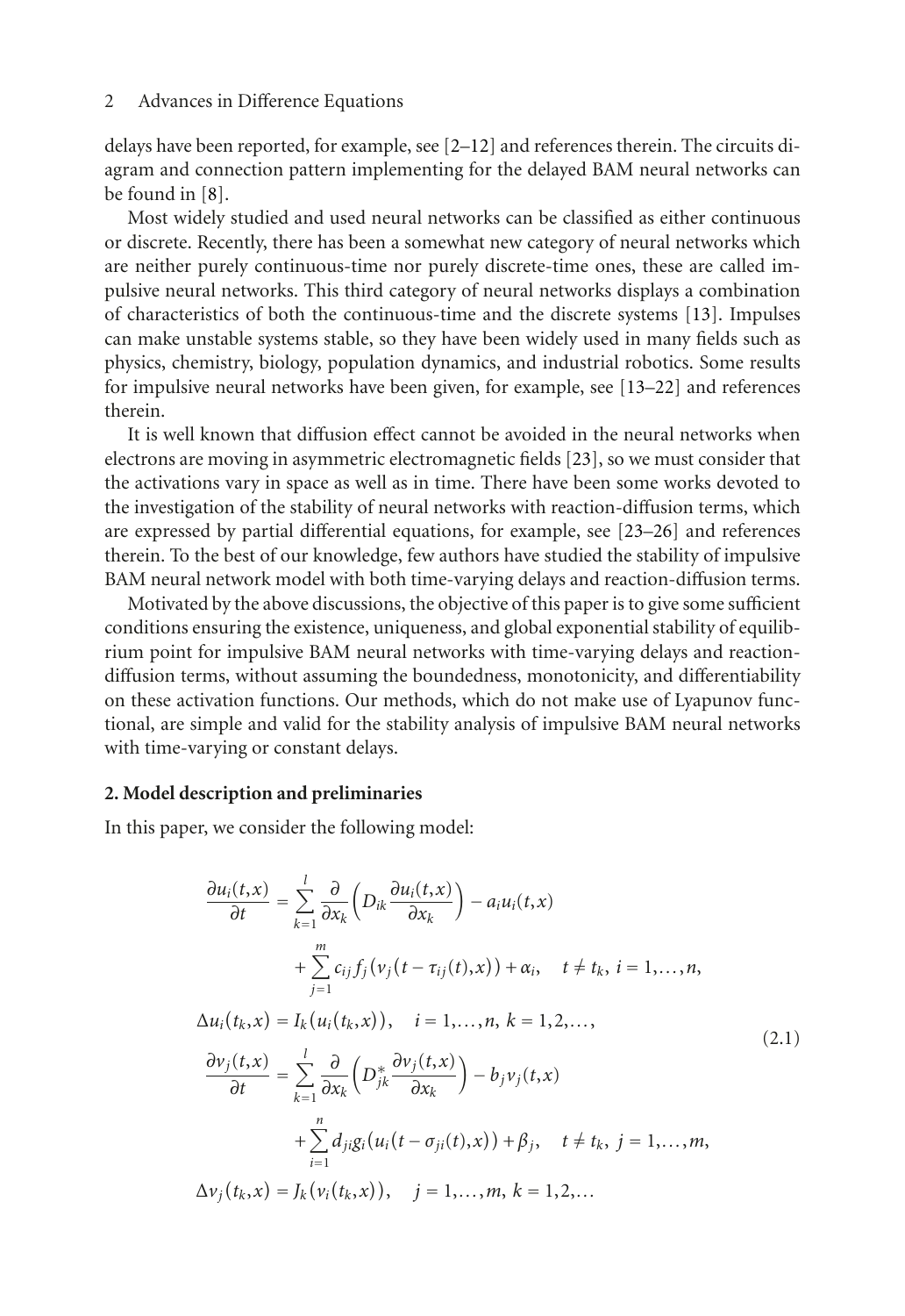for  $t > 0$ , where  $x = (x_1, x_2, \ldots, x_l)^T \in \Omega \subset \mathbb{R}^l$ ,  $\Omega$  is a bounded compact set with smooth  $b$ oundary *∂*Ω and mesΩ > 0 in space *R<sup>1</sup>*; *u* = (*u*<sub>1</sub>,*u*<sub>2</sub>,...,*u*<sub>*n*</sub>)<sup>*T*</sup> ∈  $\mathbb{R}^n$ ; *v* = (*v*<sub>1</sub>,*v*<sub>2</sub>,...,*v*<sub>*m*</sub>)<sup>*T*</sup> ∈  $\mathbb{R}^m$ ;  $u_i(t, x)$  and  $v_i(t, x)$  are the state of the *i*th neurons from the neural field  $F_U$  and the *j*th neurons from the neural field  $F_V$  at time *t* and in space *x*, respectively;  $f_i$  and  $g_i$  denote the activation functions of the *j*th neurons from  $F_V$  and the *i*th neurons from  $F_U$  at time *t* and in space *x*, respectively;  $\alpha_i$  and  $\beta_j$  are constants, and denote the external inputs on the *i*th neurons from  $F_U$  and the *j*th neurons from  $F_V$ , respectively;  $\tau_{ii}(t)$  and  $\sigma_{ii}(t)$ correspond to the transmission delays and satisfy  $0 \le \tau_{ij}(t) \le \tau_{ij}$  and  $0 \le \sigma_{ji}(t) \le \sigma_{ji}(\tau_{ij})$ and  $\sigma_{ii}$  are constants);  $a_i$  and  $b_j$  are positive constants, and denote the rates with which the *i*th neurons from  $F_U$  and the *j*th neurons from  $F_V$  will reset their potentials to the resting state in isolation when disconnected from the networks and external inputs, respectively;  $c_{ij}$  and  $d_{ji}$  are constants, and denote the connection strengths; smooth functions  $D_{ik}$  = *D<sub>ik</sub>*(*t*,*x*) ≥ 0 and  $D_{jk}^* = D_{jk}^*(t, x) ≥ 0$  correspond to the transmission diffusion operator along the *i*th neurons from  $F_U$  and the *j*th neurons from  $F_V$ , respectively.  $\Delta u_i(t_k, x) =$  $u_i(t_k^+,x) - u_i(t_k^-,x)$  and  $\Delta v_j(t_k,x) = v_j(t_k^+,x) - v_j(t_k^-,x)$  are the impulses at moments  $t_k$ and in space *x*, and  $t_1 < t_2 < \cdots$  is a strictly increasing sequence such that  $\lim_{k \to \infty} t_k =$ +∞. The boundary conditions and initial conditions are given by

<span id="page-2-0"></span>
$$
\frac{\partial u_i}{\partial n} := \left(\frac{\partial u_i}{\partial x_1}, \frac{\partial u_i}{\partial x_2}, \dots, \frac{\partial u_i}{\partial x_l}\right)^T = 0, \quad i = 1, 2, \dots, n,
$$
\n
$$
\frac{\partial v_j}{\partial n} := \left(\frac{\partial v_j}{\partial x_1}, \frac{\partial v_j}{\partial x_2}, \dots, \frac{\partial v_j}{\partial x_l}\right)^T = 0, \quad j = 1, 2, \dots, m,
$$
\n(2.2)

$$
u_i(s,x) = \phi_{u_i}(s,x), \quad s \in [-\sigma,0], \quad \sigma = \max_{1 \le i \le n, 1 \le j \le m} {\{\sigma_{ji}\}}, \quad i = 1,2,...,n,
$$
  

$$
v_j(s,x) = \phi_{v_j}(s,x), \quad s \in [-\tau,0], \quad \tau = \max_{1 \le i \le n, 1 \le j \le m} {\{\tau_{ij}\}}, \quad j = 1,2,...,m,
$$

$$
(2.3)
$$

where  $\phi_{u_i}(s, x)$ ,  $\phi_{v_i}(s, x)$  ( $i = 1, 2, ..., n$ ,  $j = 1, 2, ..., m$ ) denote real-valued continuous functions defined on  $[-\sigma, 0] \times \Omega$  and  $[-\tau, 0] \times \Omega$ , respectively.

Since the solution  $(u_1(t,x),...,u_n(t,x),v_1(t,x),...,v_m(t,x))^T$  of model [\(2.1\)](#page-1-0) is discontinuous at the point  $t_k$ , by theory of impulsive differential equations, we assume that  $(u_1(t_k,x),...,u_n(t_k,x),v_1(t_k,x),...,v_m(t_k,x)) \equiv (u_1(t_k-0,x),...,u_n(t_k-0,x),v_1(t_k-0,x),$  $\ldots$ ,  $\nu_m(t_k - 0, x)$ <sup>T</sup>. It is clear that, in general, the partial derivatives  $\partial u_i(t_k, x)/\partial t$  and *∂vj*(*tk*,*x*)*/∂t* do not exist. On the other hand, according to the first and the third equa-tions of model [\(2.1\)](#page-1-0), there exist the limits  $\partial u_i(t_k \mp 0, x)/\partial t$  and  $\partial v_i(t_k \mp 0, x)/\partial t$ . According to the above convention, we assume  $\partial u_i(t_k, x)/\partial t = \partial u_i(t_k - 0, x)/\partial t$  and  $\partial v_i(t_k, x)/\partial t =$ *∂vj*(*tk* − 0,*x*)*/∂t*.

Throughout this paper, we make the following assumption.

(H) There exist two positive diagonal matrices  $G = diag(G_1, G_2, \ldots, G_n)$  and  $F = diag$  $(F_1, F_2, \ldots, F_m)$  such that

$$
|g_i(u_1) - g_i(u_2)| \le G_i |u_1 - u_2|, \qquad |f_j(v_1) - f_j(v_2)| \le F_j |v_1 - v_2| \tag{2.4}
$$

for all  $u_1, u_2, v_1, v_2 \in \mathbb{R}$ ,  $i = 1, 2, ..., n$ ,  $j = 1, 2, ..., m$ .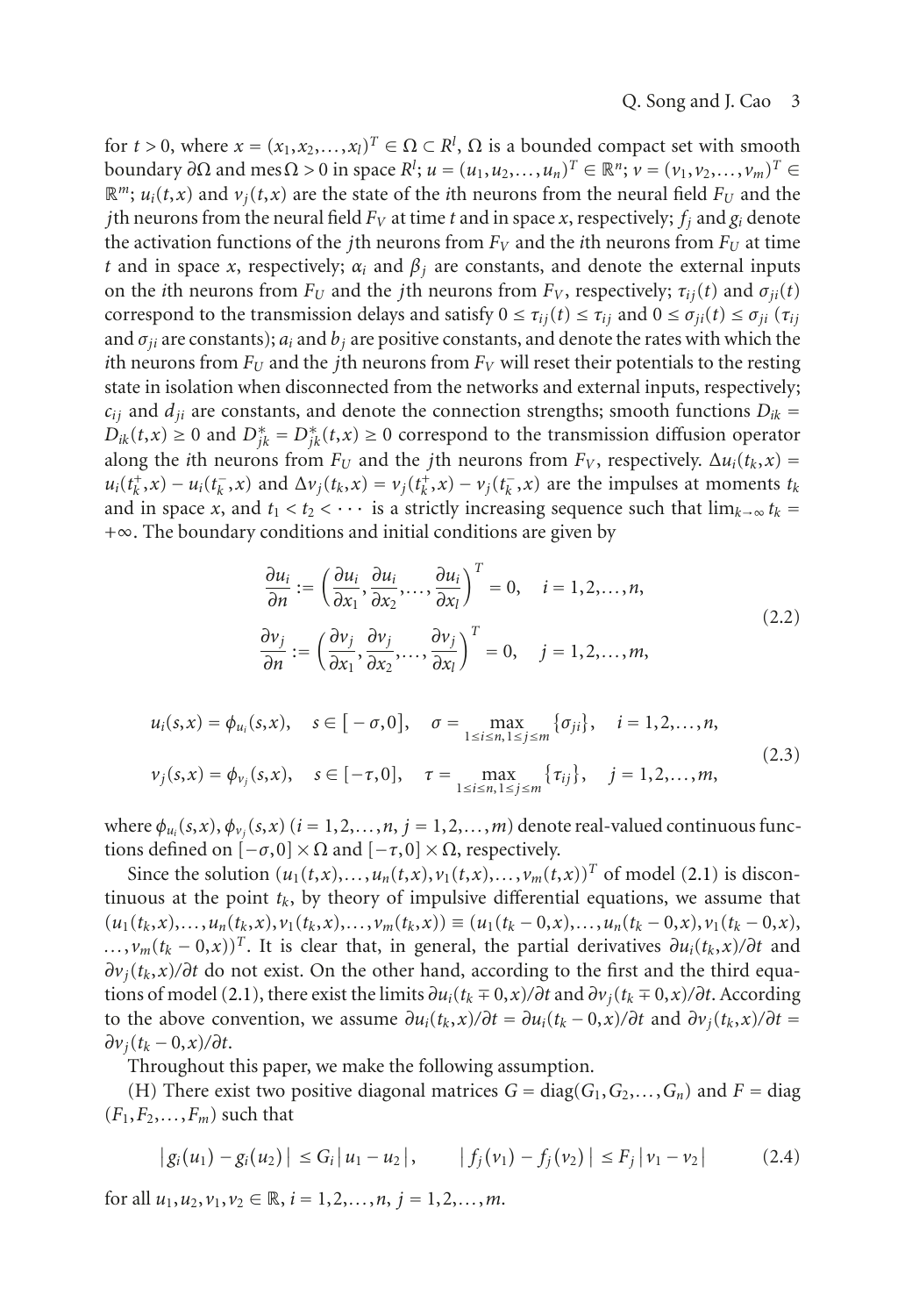For convenience, we introduce two notations. For any  $u(t,x) = (u_1(t,x), u_2(t,x),...$  $u_k(t, x)$ <sup>*T*</sup> ∈  $\mathbb{R}^k$ , define

$$
||u_i(t,x)||_2 = \left[\int_{\Omega} |u_i(t,x)|^2 dx\right]^{1/2}, \quad i = 1,2,\ldots,k.
$$
 (2.5)

For any  $u(t) = (u_1(t), u_2(t), \dots, u_k(t))^T \in \mathbb{R}^k$ , define  $||u(t)|| = [\sum_{i=1}^k |u_i(t)|^r]^{1/r}$ ,  $r > 1$ .

*Definition 2.1.* A constant vector  $(u_1^*,...,u_n^*,v_1^*,...,v_m^*)^T$  is said to be an equilibrium of model [\(2.1\)](#page-1-0) if

$$
-a_i u_i^* + \sum_{j=1}^m c_{ij} f_j(v_j^*) + \alpha_i = 0, \quad i = 1, 2, ..., n,
$$
  
\n
$$
I_k(u_i^*) = 0, \quad i = 1, 2, ..., n, \ k \in \mathbb{Z}^+,
$$
  
\n
$$
-b_j v_j^* + \sum_{i=1}^n d_{ji} g_i(u_i^*) + \beta_j = 0, \quad j = 1, 2, ..., m,
$$
  
\n
$$
J_k(v_j^*) = 0, \quad j = 1, 2, ..., m, \ k \in \mathbb{Z}^+,
$$
  
\n(2.6)

where  $\mathbb{Z}^+$  denotes the set of all positive integers.

*Definition 2.2* (see [\[3](#page-16-3)]). A real matrix  $A = (a_{ij})_{n \times n}$  is said to be an *M*-matrix if  $a_{ij} \le 0$  (*i*,  $j = 1, 2, \ldots, n, i \neq j$  and successive principle minors of *A* are positive.

*Definition 2.3* (see [\[27](#page-17-3)]). A map  $H : \mathbb{R}^n \to \mathbb{R}^n$  is a homomorphism of  $\mathbb{R}^n$  onto itself if  $H \in C^0$ , *H* is one-to-one, *H* is onto, and the inverse map  $H^{-1} \in C^0$ .

To prove our result, the following four lemmas are necessary.

<span id="page-3-1"></span>LEMMA 2.4 (see [\[3\]](#page-16-3)). Let Q be  $n \times n$  matrix with nonpositive off-diagonal elements, then Q *is an M-matrix if and only if one of the following conditions holds.*

- (i) *There exists a vector*  $\xi > 0$  *such that*  $Q\xi > 0$ *.*
- (ii) *There exists a vector*  $\xi > 0$  *such that*  $\xi^T Q > 0$ *.*

<span id="page-3-2"></span>LEMMA 2.5 (see [\[27](#page-17-3)]). *If*  $H(x) \in C^0$  *satisfies the following conditions:* 

- (i)  $H(x)$  *is injective on*  $\mathbb{R}^n$ *,*
- $(ii)$   $||H(x)|| \rightarrow +\infty$  *as*  $||x|| \rightarrow +\infty$ ,

*then*  $H(x)$  *is homomorphism of*  $\mathbb{R}^n$ *.* 

<span id="page-3-0"></span>**LEMMA 2.6 (see [\[28](#page-17-4)]).** *Let*  $a, b \ge 0, p > 1$ , *then* 

$$
a^{p-1}b \le \frac{p-1}{p}a^p + \frac{1}{p}b^p. \tag{2.7}
$$

<span id="page-3-3"></span>LEMMA 2.7 (see [\[29](#page-17-5)]) ( $C_p$  inequality). Let *a* ≥ 0*, b* ≥ 0*, p* > 1*, then* 

$$
(a+b)^{1/p} \le a^{1/p} + b^{1/p}.\tag{2.8}
$$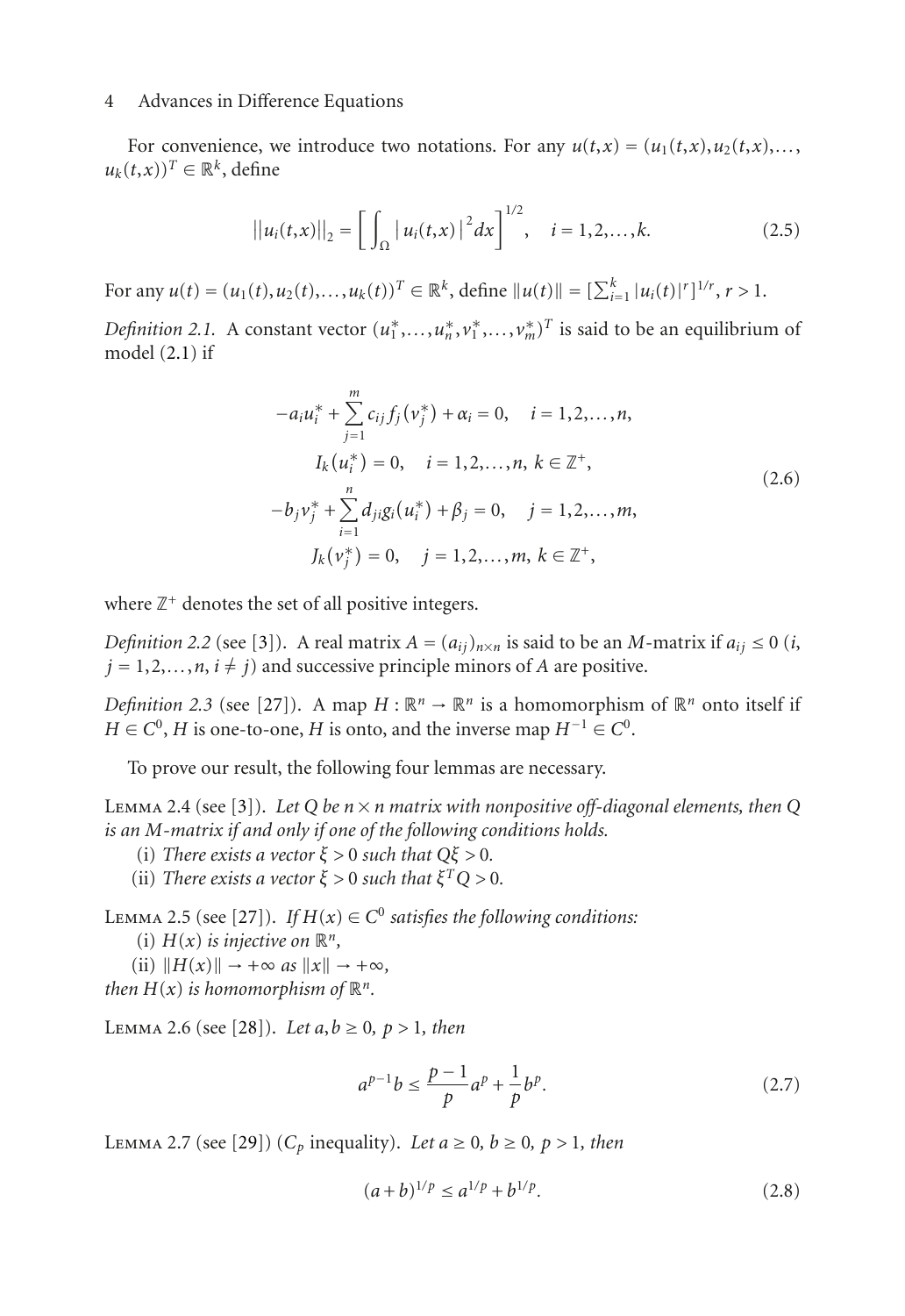## <span id="page-4-0"></span>**3. Existence and uniqueness of equilibria**

**THEOREM 3.1.** Under assumption (H), if there exist real constants  $\alpha_{ij}, \beta_{ij}, \alpha_{ji}^*, \beta_{ji}^*$  (i = 1,2,*...*,*n, j* = 1,2,*...*,*m), and r >* 1 *such that*

$$
W = \begin{pmatrix} A - \widetilde{C} & -C^* \\ -D^* & B - \widetilde{D} \end{pmatrix}
$$
 (3.1)

*is an M-matrix, and*

$$
I_k(u_i^*) = 0, \quad i = 1, 2, ..., n, \ k \in \mathbb{Z}^+,
$$
  

$$
J_k(v_j^*) = 0, \quad j = 1, 2, ..., m, \ k \in \mathbb{Z}^+,
$$
 (3.2)

*then model [\(2.1\)](#page-1-0) has a unique equilibrium point*  $(u_1^*,...,u_n^*,v_1^*,...,v_m^*)^T$ *, where* 

$$
A = \text{diag}(a_1, a_2, ..., a_n),
$$
\n
$$
\widetilde{C} = \text{diag}(\widetilde{c}_1, ..., \widetilde{c}_n) \quad \text{with } \widetilde{c}_i = \sum_{j=1}^m \frac{r-1}{r} |c_{ij}|^{(r-\alpha_{ij})/(r-1)} F_j^{(r-\beta_{ij})/(r-1)},
$$
\n
$$
B = \text{diag}(b_1, b_2, ..., b_m),
$$
\n
$$
\widetilde{D} = \text{diag}(\widetilde{d}_1, ..., \widetilde{d}_m) \quad \text{with } \widetilde{d}_j = \sum_{i=1}^n \frac{r-1}{r} |d_{ji}|^{(r-\alpha_{ji}^*)/(r-1)} G_i^{(r-\beta_{ji}^*)/(r-1)},
$$
\n
$$
C^* = (c_{ij}^*)_{n \times m} \quad \text{with } c_{ij}^* = \frac{1}{r} |c_{ij}|^{\alpha_{ij}} F_j^{\beta_{ij}},
$$
\n
$$
D^* = (d_{ji}^*)_{m \times n} \quad \text{with } d_{ji}^* = \frac{1}{r} |d_{ji}|^{\alpha_{ji}^*} G_i^{\beta_{ji}^*}.
$$
\n(3.3)

*Proof.* Define the following map associated with model [\(2.1\)](#page-1-0):

$$
H(x,y) = \begin{pmatrix} -A & 0 \\ 0 & -B \end{pmatrix} \begin{pmatrix} x \\ y \end{pmatrix} + \begin{pmatrix} 0 & C \\ D & 0 \end{pmatrix} \begin{pmatrix} g(x) \\ f(y) \end{pmatrix} + \begin{pmatrix} \alpha \\ \beta \end{pmatrix},
$$
(3.4)

where

$$
C = (c_{ij})_{n \times m}, \qquad D = (d_{ji})_{m \times n},
$$
  
\n
$$
g(x) = (g_1(x_1), g_2(x_2), \dots, g_n(x_n))^T,
$$
  
\n
$$
f(y) = (f_1(y_1), f_2(y_2), \dots, f_m(y_m))^T,
$$
  
\n
$$
\alpha = (\alpha_1, \alpha_2, \dots, \alpha_n)^T, \qquad \beta = (\beta_1, \beta_2, \dots, \beta_m)^T.
$$
\n(3.5)

In the following, we will prove that  $H(x, y)$  is a homomorphism.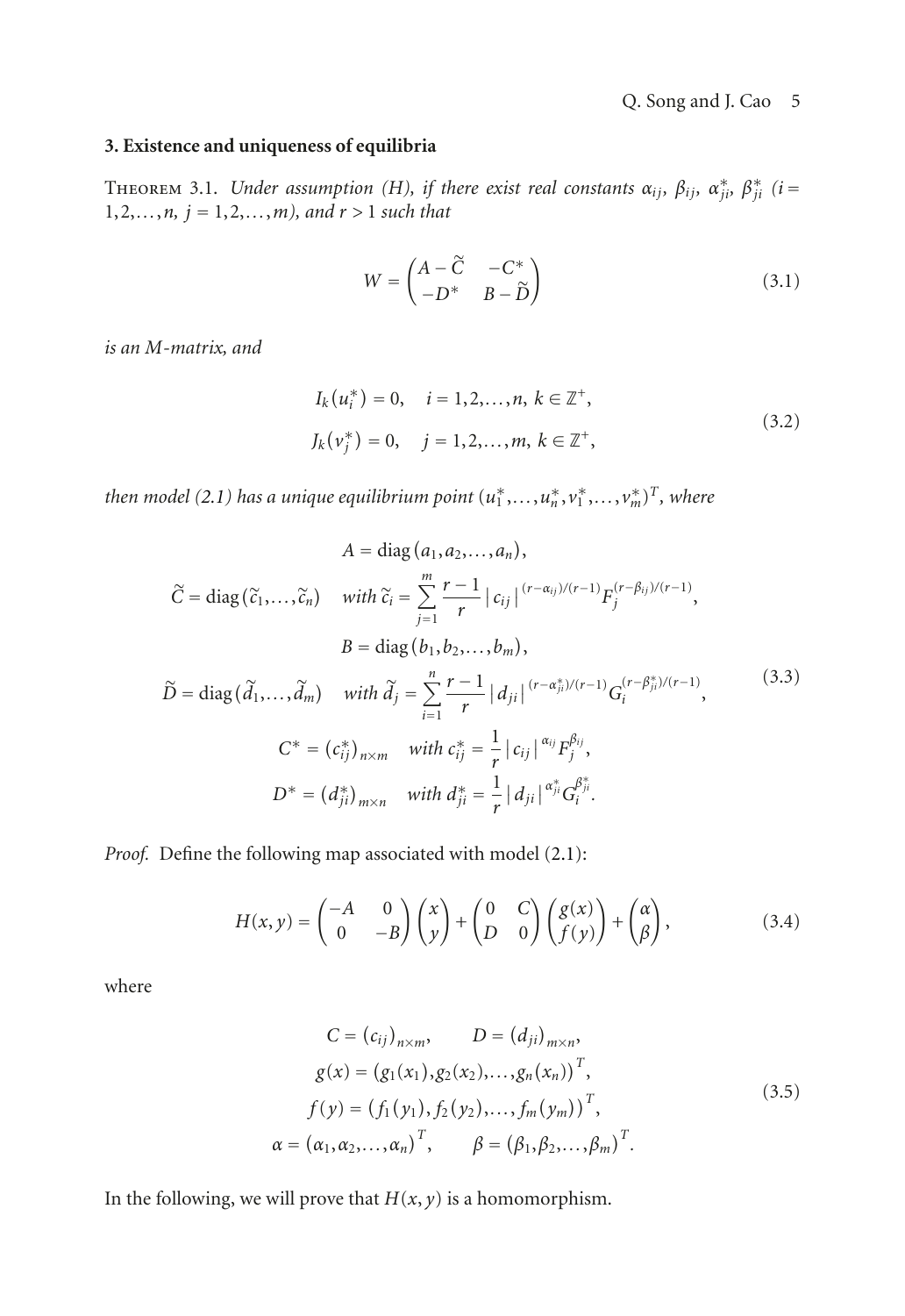First, we prove that  $H(x, y)$  is an injective map on  $\mathbb{R}^{n+m}$ .

In fact, if there exist  $(x, y)^T$ ,  $(\overline{x}, \overline{y})^T \in \mathbb{R}^{n+m}$  and  $(x, y)^T \neq (\overline{x}, \overline{y})^T$  such that  $H(x, y) =$  $H(\overline{x}, \overline{v})$ , then

<span id="page-5-0"></span>
$$
a_i(x_i - \overline{x}_i) = \sum_{j=1}^m c_{ij} (f_j(y_j) - f_j(\overline{y}_j)), \quad i = 1, 2, ..., n,
$$
 (3.6)

$$
b_j(y_j - \overline{y}_j) = \sum_{i=1}^n d_{ji}(g_i(x_i) - g_i(\overline{x}_i)), \quad j = 1, 2, ..., m.
$$
 (3.7)

Multiply both sides of [\(3.6\)](#page-5-0) by  $|x_i - \overline{x}_i|^{r-1}$ , it follows from assumption (H) and [Lemma](#page-3-0) [2.6](#page-3-0) that

<span id="page-5-1"></span>
$$
a_{i} |x_{i} - \overline{x}_{i}|^{r} \leq \sum_{j=1}^{m} |c_{ij}| F_{j} |x_{i} - \overline{x}_{i}|^{r-1} |y_{j} - \overline{y}_{j}|
$$
  

$$
\leq \sum_{j=1}^{m} \frac{r-1}{r} |c_{ij}|^{(r-\alpha_{ij})/(r-1)} F_{j}^{(r-\beta_{ij})/(r-1)} |x_{i} - \overline{x}_{i}|^{r}
$$
  

$$
+ \frac{1}{r} \sum_{j=1}^{m} |c_{ij}|^{\alpha_{ij}} F_{j}^{\beta_{ij}} |y_{j} - \overline{y}_{j}|^{r}.
$$
 (3.8)

Similarly, we have

<span id="page-5-2"></span>
$$
b_j | y_j - \overline{y}_j |^r \le \sum_{i=1}^n \frac{r-1}{r} |d_{ji}|^{(r-\alpha_{ji}^*)/(r-1)} G_i^{(r-\beta_{ji}^*)/(r-1)} |y_j - \overline{y}_j|^r
$$
  
+ 
$$
\frac{1}{r} \sum_{i=1}^n |d_{ji}|^{\alpha_{ji}^*} \beta_i^{\beta_{ji}^*} |x_i - \overline{x}_i|^r.
$$
 (3.9)

From [\(3.8\)](#page-5-1) and [\(3.9\)](#page-5-2) we get

$$
W(|x_1 - \overline{x}_1|^r, \dots, |x_n - \overline{x}_n|^r, |y_1 - \overline{y}_1|^r, \dots, |y_m - \overline{y}_m|^r)^T \le 0.
$$
 (3.10)

Since *W* is an *M*-matrix, we get  $x_i = \overline{x}_i$ ,  $y_j = \overline{y}_j$ ,  $i = 1, 2, ..., n$ ,  $j = 1, 2, ..., m$ , which is a contradiction. So,  $H(x, y)$  is an injective map on  $\mathbb{R}^{n+m}$ .

Second, we prove that  $||H(x, y)|| \rightarrow +\infty$  as  $||(x, y)^T|| \rightarrow +\infty$ .

Since *W* is an *M*-matrix, from [Lemma 2.4,](#page-3-1) we know that there exists a vector  $\gamma$  =  $(\lambda_1, \ldots, \lambda_n, \lambda_{n+1}, \ldots, \lambda_{n+m})^T > 0$  such that  $\gamma^T W > 0$ , that is,

$$
\lambda_i (a_i - \tilde{c}_i) - \sum_{j=1}^m \lambda_{n+j} d_{ji}^* > 0, \quad i = 1, 2, ..., n,
$$
  

$$
\lambda_{n+j} (b_j - \tilde{d}_j) - \sum_{i=1}^n \lambda_i c_{ij}^* > 0, \quad j = 1, 2, ..., m.
$$
 (3.11)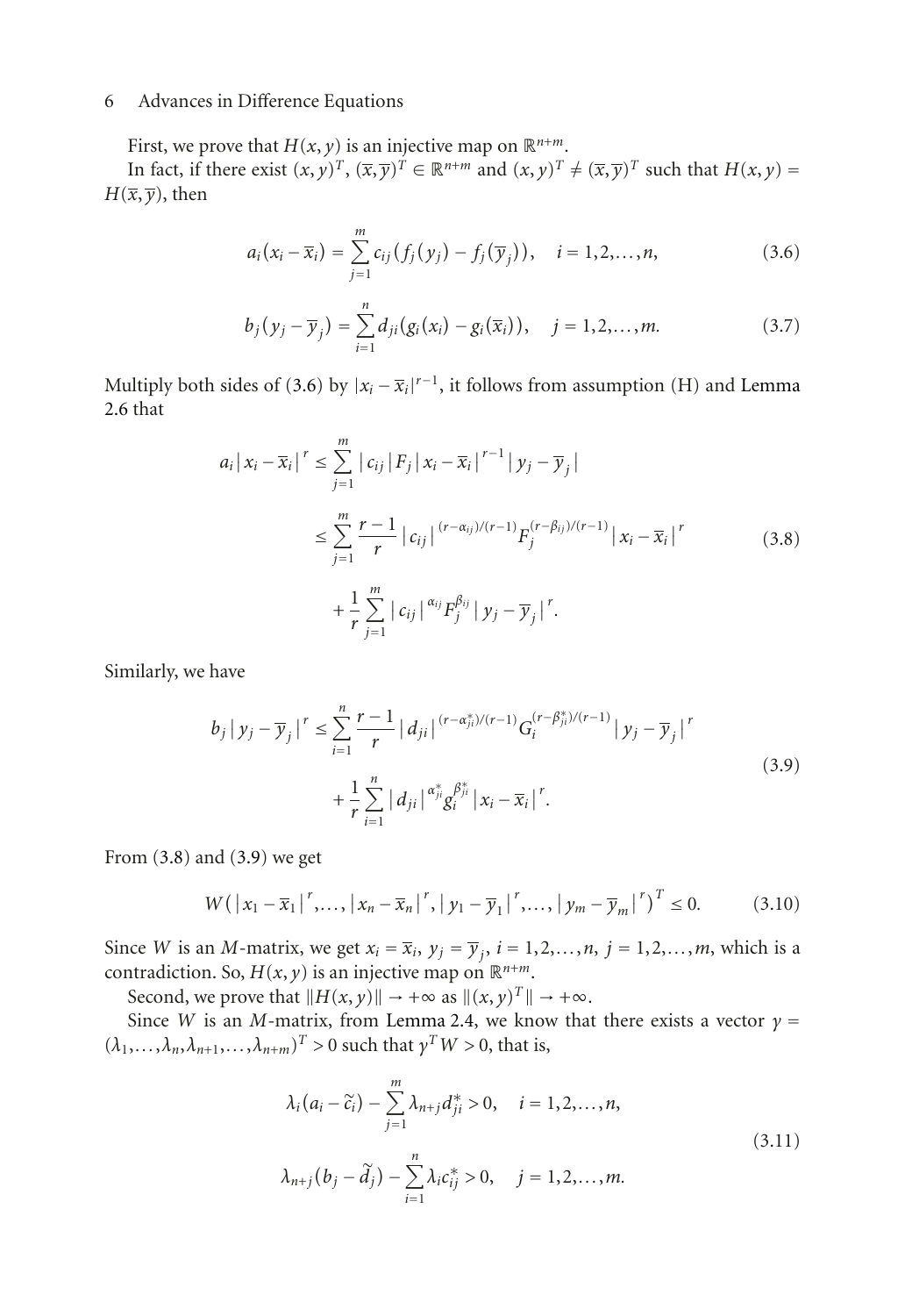We can choose a small number *δ* such that

<span id="page-6-0"></span>
$$
\lambda_i (a_i - \tilde{c}_i) - \sum_{j=1}^m \lambda_{n+j} d_{ji}^* \ge \delta > 0, \quad i = 1, 2, ..., n,
$$
  

$$
\lambda_{n+j} (b_j - \tilde{d}_j) - \sum_{i=1}^n \lambda_i c_{ij}^* \ge \delta > 0, \quad j = 1, 2, ..., m.
$$
 (3.12)

Let  $\widetilde{H}(x, y) = H(x, y) - H(0, 0)$ , and sgn( $\theta$ ) is the signum function defined as 1 if  $\theta > 0$ , 0 if  $\theta = 0, -1$  if  $\theta < 0$ . From assumption (H), [Lemma 2.6,](#page-3-0) and [\(3.12\)](#page-6-0) we have

$$
\sum_{i=1}^{n} \lambda_{i} |x_{i}|^{r-1} \operatorname{sgn}(x_{i}) \widetilde{H}_{i}(x, y) + \sum_{j=1}^{m} \lambda_{n+j} |y_{j}|^{r-1} \operatorname{sgn}(y_{j}) \widetilde{H}_{n+j}(x, y)
$$
\n
$$
\leq - \sum_{i=1}^{n} \lambda_{i} a_{i} |x_{i}|^{r} + \sum_{i=1}^{n} \lambda_{i} \sum_{j=1}^{m} |c_{ij}| F_{j} |y_{j}| |x_{i}|^{r-1} - \sum_{j=1}^{m} \lambda_{n+j} b_{j} |y_{j}|^{r}
$$
\n
$$
+ \sum_{j=1}^{m} \lambda_{n+j} \sum_{i=1}^{n} |d_{ji}| G_{i} |x_{i}| |y_{j}|^{r-1}
$$
\n
$$
\leq \sum_{i=1}^{n} \lambda_{i} \left[ \left( -a_{i} + \sum_{j=1}^{m} \frac{r-1}{r} |c_{ij}|^{(r-a_{ij})/(r-1)} F_{j}^{(r-\beta_{ij})/(r-1)} \right) |x_{i}|^{r} + \sum_{j=1}^{m} \frac{1}{r} |c_{ij}|^{a_{ij}} F_{j}^{\beta_{ij}} |y_{j}|^{r} \right]
$$
\n
$$
+ \sum_{j=1}^{m} \lambda_{n+j} \left[ \left( -b_{j} + \sum_{i=1}^{n} \frac{r-1}{r} |d_{ji}|^{(r-a_{ij}^{*})/(r-1)} G_{i}^{(r-\beta_{ji}^{*})/(r-1)} \right) |y_{j}|^{r} + \sum_{i=1}^{n} \frac{1}{r} |d_{ji}|^{a_{ij}^{*}} G_{i}^{\beta_{ji}^{*}} |x_{i}|^{r} \right]
$$
\n
$$
= - \sum_{i=1}^{n} \left[ \lambda_{i} (a_{i} - \widetilde{c}_{i}) - \sum_{j=1}^{m} \lambda_{n+j} d_{ji}^{*} \right] |x_{i}|^{r} - \sum_{j=1}^{m} \left[ \lambda_{n+j} (b_{j} - \widetilde{d}_{j}) - \sum_{i=1}^{n} \lambda_{i} c_{ij}^{*} \right] |y_{j}|^{r}
$$
\n
$$
\leq -\delta ||(x, y
$$

From [\(3.13\)](#page-6-1) we have

<span id="page-6-1"></span>
$$
\delta ||(x, y)^{T}||^{r} \leq -\left[\sum_{i=1}^{n} \lambda_{i} |x_{i}|^{r-1} \operatorname{sgn}(x_{i}) \widetilde{H}_{i}(x, y) + \sum_{j=1}^{m} \lambda_{n+j} |y_{j}|^{r-1} \operatorname{sgn}(y_{j}) \widetilde{H}_{n+j}(x, y)\right]
$$
  

$$
\leq \max_{1 \leq i \leq n+m} {\lambda_{i}} \left[\sum_{i=1}^{n} |x_{i}|^{r-1} |\widetilde{H}_{i}(x, y)| + \sum_{j=1}^{m} |y_{j}|^{r-1} |\widetilde{H}_{n+j}(x, y)|\right].
$$
 (3.14)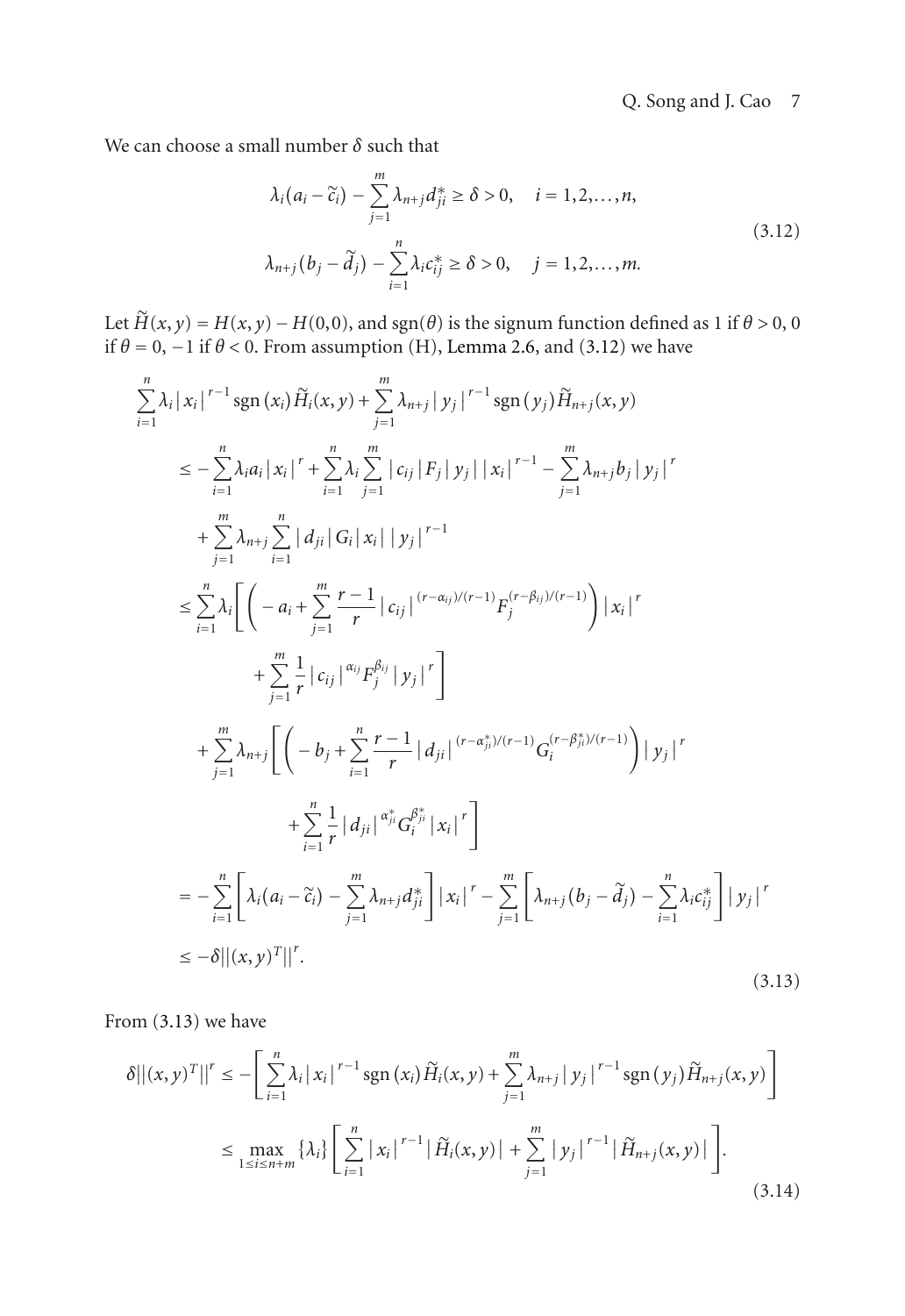By using Hölder inequality we get

$$
||(x,y)^{T}||^{r} \leq \frac{\max_{1 \leq i \leq n+m} {\{\lambda_{i}\}}}{\delta} \left(\sum_{i=1}^{n} |x_{i}|^{r} + \sum_{j=1}^{m} |y_{j}|^{r}\right)^{(r-1)/r}
$$
  
 
$$
\times \left(\sum_{i=1}^{n} |\widetilde{H}_{i}(x,y)|^{r} + \sum_{j=1}^{m} |\widetilde{H}_{n+j}(x,y)|^{r}\right)^{1/r},
$$
\n(3.15)

that is,

$$
\left| \left| (x,y)^{T} \right| \right| \leq \frac{\max_{1 \leq i \leq n+m} \left\{ \lambda_{i} \right\}}{\delta} \left| \left| \widetilde{H}(x,y) \right| \right|.
$$
 (3.16)

Therefore,  $\|\widetilde{H}(x,y)\|_{\infty} \to +\infty$  as  $\|(x,y)^{T}\|_{\infty} \to +\infty$ , which directly implies that  $||H(x, y)||$  → +∞ as  $||(x, y)^T||$  → +∞. From [Lemma 2.5](#page-3-2) we know that  $H(x, y)$  is a homomorphism on R*n*+*m*. Thus, equation

$$
-a_i u_i + \sum_{j=1}^{m} c_{ij} f_j(v_j) + \alpha_i = 0, \quad i = 1, 2, ..., n,
$$
  

$$
-b_j v_j + \sum_{i=1}^{n} d_{ji} g_i(u_i) + \beta_j = 0, \quad j = 1, 2, ..., m
$$
 (3.17)

has unique solution  $(u_1^*,...,u_n^*,v_1^*,...,v_m^*)^T$ , which is one unique equilibrium point of model  $(2.1)$ . The proof is completed.  $\Box$ 

#### **4. Global exponential stability**

Theorem 4.1. *Under assumption (H), if W in [Theorem 3.1](#page-4-0) is an M-matrix, and*  $I_k(u_i(t_k, x))$  *and*  $J_k(v_i(t_k, x))$  *satisfy* 

<span id="page-7-0"></span>
$$
I_k(u_i(t_k, x)) = -\gamma_{ik}(u_i(t_k, x) - u_i^*), \quad 0 < \gamma_{ik} < 2, \ i = 1, 2, ..., n, \ k \in \mathbb{Z}^+,
$$
  

$$
J_k(v_j(t_k, x)) = -\delta_{jk}(v_j(t_k, x) - v_j^*), \quad 0 < \delta_{ik} < 2, \ j = 1, 2, ..., m, \ k \in \mathbb{Z}^+,
$$
 (4.1)

*then model [\(2.1\)](#page-1-0) has a unique point*  $(u_1^*,...,u_n^*,v_1^*,...,v_m^*)^T$ *, which is globally exponentially stable.*

*Proof.* From [\(4.1\)](#page-7-0) we know that  $I_k(u_i^*) = 0$  and  $J_k(v_j^*) = 0$  ( $i = 1, 2, ..., n$ ,  $j = 1, 2, ..., m$ ,  $k \in \mathbb{Z}^+$ , so the existence and uniqueness of equilibrium point of [\(2.1\)](#page-1-0) follow from [Theorem 3.1.](#page-4-0)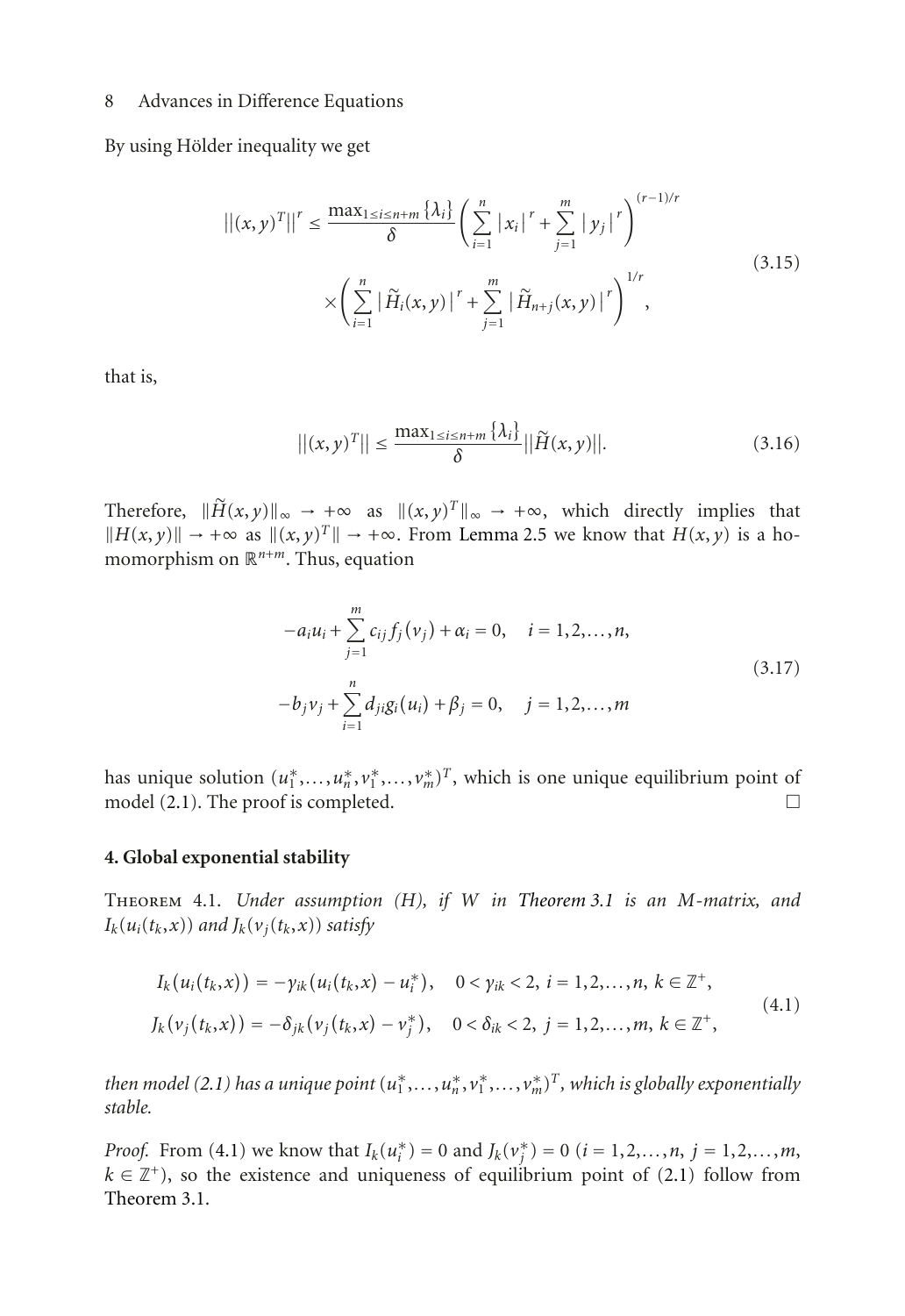Let  $(u_1(t, x),..., u_n(t, x), v_1(t, x),..., v_m(t, x))^T$  be any solution of model [\(2.1\)](#page-1-0), then  $\partial (u_i(t,x) - u_i^*)$ *∂t*  $=\sum$ *k*=1 *∂ ∂xk*  $\left(D_{ik}\frac{\partial(u_i(t,x)-u_i^*)}{\partial x_i}\right)$ *∂xk*  $(-a_i(u_i(t,x) - u_i^*))$  $+\sum^m$ *j*=1  $c_{ij}(f_j(v_j(t-\tau_{ij}(t),x)) - f_j(v_j^*))$ ,  $t > 0$ ,  $t \neq t_k$ ,  $i = 1,...,n$ ,  $k \in \mathbb{Z}^+$ , (4.2)

<span id="page-8-3"></span><span id="page-8-0"></span>
$$
\frac{\partial (v_j(t, x) - v_j^*)}{\partial t}
$$
\n
$$
= \sum_{k=1}^l \frac{\partial}{\partial x_k} \left( D_{jk}^* \frac{\partial (v_j(t, x) - v_j^*)}{\partial x_k} \right) - b_j (v_j(t, x) - v_j^*)
$$
\n
$$
+ \sum_{i=1}^n d_{ji} (g_i (u_i(t - \sigma_{ji}(t), x)) - g_i(u_i^*)), \quad t > 0, t \neq t_k, j = 1, ..., m, k \in \mathbb{Z}^+.
$$
\n(4.3)

Multiply both sides of  $(4.2)$  by  $u_i(t,x) - u_i^*$ , and integrate, then we have

$$
\frac{1}{2} \frac{d}{dt} \int_{\Omega} (u_i(t, x) - u_i^*)^2 dx = \sum_{k=1}^{l} \int_{\Omega} (u_i(t, x) - u_i^*) \frac{\partial}{\partial x_k} \left( D_{ik} \frac{\partial (u_i(t, x) - u_i^*)}{\partial x_k} \right) dx \n- a_i \int_{\Omega} (u_i(t, x) - u_i^*)^2 dx \n+ \sum_{j=1}^{m} c_{ij} \int_{\Omega} (u_i(t, x) - u_i^*) \left( f_j(v_j(t - \tau_{ij}(t), x)) - f_j(v_j^*) \right) dx.
$$
\n(4.4)

<span id="page-8-1"></span>From the boundary condition [\(2.2\)](#page-2-0) and the proof of [\[22,](#page-17-0) Theorem 1] we get

$$
\sum_{k=1}^{l} \int_{\Omega} \left( u_i(t, x) - u_i^* \right) \frac{\partial}{\partial x_k} \left( D_{ik} \frac{\partial \left( u_i(t, x) - u_i^* \right)}{\partial x_k} \right) dx = - \sum_{k=1}^{l} \int_{\Omega} D_{ik} \left( \frac{\partial \left( u_i(t, x) - u_i^* \right)}{\partial x_k} \right)^2 dx. \tag{4.5}
$$

From [\(4.4\)](#page-8-1), [\(4.5\)](#page-8-2), assumption (H), and Cauchy integrate inequality we have

<span id="page-8-2"></span>
$$
\frac{d||u_i(t,x) - u_i^*||_2^2}{dt} \le -2a_i||u_i(t,x) - u_i^*||_2^2
$$
  
+2 $\sum_{j=1}^m |c_{ij}|F_j||u_i(t,x) - u_i^*||_2||v_j(t - \tau_{ij}(t),x) - v_j^*||_2.$  (4.6)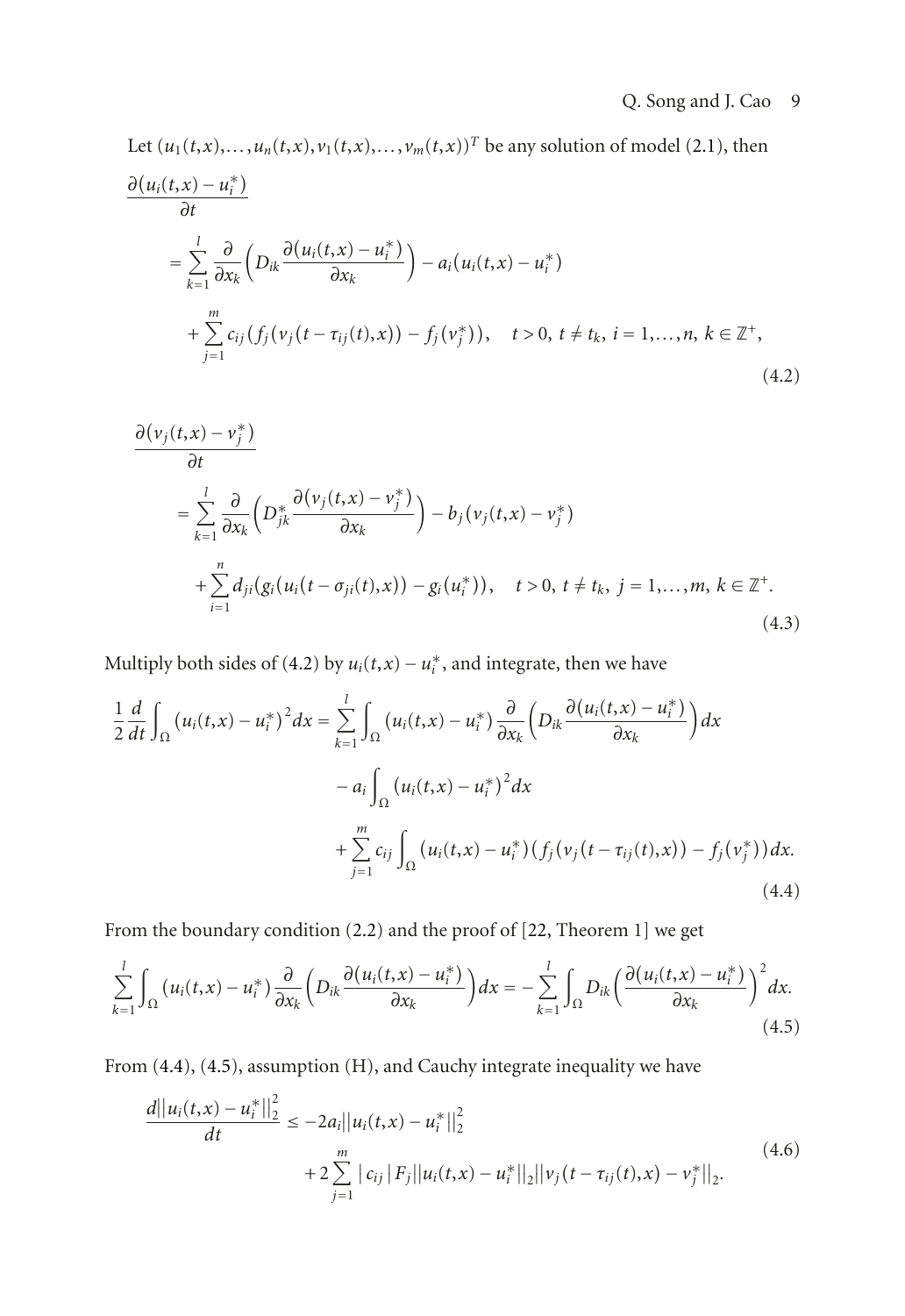Thus

<span id="page-9-2"></span>
$$
D^{+}||u_{i}(t,x)-u_{i}^{*}||_{2} \leq -a_{i}||u_{i}(t,x)-u_{i}^{*}||_{2}+\sum_{j=1}^{m}|c_{ij}|F_{j}||v_{j}(t-\tau_{ij}(t),x)-v_{j}^{*}||_{2}
$$
 (4.7)

for  $t > 0$ ,  $t \neq t_k$ ,  $i = 1,...,n$ ,  $k \in \mathbb{Z}^+$ .

Multiply both sides of [\(4.3\)](#page-8-3) by  $v_j(t,x) - v_j^*$ , similarly, we can get

$$
D^{+}||v_{j}(t,x)-v_{j}^{*}||_{2} \leq -b_{j}||v_{j}(t,x)-v_{j}^{*}||_{2}+\sum_{i=1}^{n} |d_{ji}|G_{i}||u_{i}(t-\sigma_{ji}(t),x)-u_{i}^{*}||_{2}
$$
 (4.8)

for  $t > 0$ ,  $t \neq t_k$ ,  $j = 1,...,m$ ,  $k \in \mathbb{Z}^+$ .

It follows from [\(4.1\)](#page-7-0) that

$$
||u_i(t_k + 0, x) - u_i^*||_2 = |1 - \gamma_{ik}| ||u_i(t_k, x) - u_i^*||_2, \quad i = 1,...,n, k \in \mathbb{Z}^+,
$$
  

$$
||\nu_j(t_k + 0, x) - \nu_j^*||_2 = |1 - \delta_{jk}| ||\nu_j(t_k, x) - \nu_j^*||_2, \quad i = j,...,m, k \in \mathbb{Z}^+.
$$
 (4.9)

Let us consider functions

<span id="page-9-4"></span><span id="page-9-3"></span><span id="page-9-1"></span>
$$
\rho_i(\theta) = \lambda_i \left( \frac{\theta}{r} - a_i + \widetilde{c}_i \right) + \sum_{j=1}^m \lambda_{n+j} c_{ij}^* e^{\tau \theta}, \quad i = 1, 2, ..., n,
$$
  

$$
\chi_j(\theta) = \lambda_{n+j} \left( \frac{\theta}{r} - b_j + \widetilde{d}_j \right) + \sum_{i=1}^n \lambda_i d_{ji}^* e^{\sigma \theta}, \quad j = 1, 2, ..., m.
$$
 (4.10)

Since *W* is an *M*-matrix, from [Lemma 2.4,](#page-3-1) we know that there exists a vector  $\gamma$  =  $(\lambda_1, \ldots, \lambda_n, \lambda_{n+1}, \ldots, \lambda_{n+m})^T > 0$  such that  $W\gamma > 0$ , that is,

<span id="page-9-0"></span>
$$
\lambda_i (a_i - \tilde{c}_i) - \sum_{j=1}^m \lambda_{n+j} c_{ij}^* > 0, \quad i = 1, 2, ..., n,
$$
  

$$
\lambda_{n+j} (b_j - \tilde{d}_j) - \sum_{i=1}^n \lambda_i d_{ji}^* > 0, \quad j = 1, 2, ..., m.
$$
 (4.11)

From [\(4.11\)](#page-9-0) and [\(4.10\)](#page-9-1) we know that  $\rho_i(0) < 0$ ,  $\chi_i(0) < 0$ , and  $\rho_i(\theta)$  and  $\chi_i(\theta)$  are continuous for  $\theta \in [0, +\infty)$ . Moreover,  $\rho_i(\theta), \chi_i(\theta) \to +\infty$  as  $\theta \to +\infty$ . Since  $d\rho_i(\theta)/d\theta > 0$ ,  $d\chi_j(\theta)/d\theta > 0$ ,  $\rho_i(\theta)$  and  $\chi_j(\theta)$  are strictly monotone increasing functions on [0,+ $\infty$ ). Thus, there exist constants  $z_i^*$  and  $\widetilde{z}_j^* \in (0, +\infty)$  such that

<span id="page-9-5"></span>
$$
\rho_i(z_i^*) = \lambda_i \left(\frac{z_i^*}{r} - a_i + \widetilde{c}_i\right) + \sum_{j=1}^m \lambda_{n+j} c_{ij}^* e^{z_i^* \tau} = 0, \quad i = 1, 2, ..., n,
$$
  

$$
\chi_j(\widetilde{z}_j^*) = \lambda_{n+j} \left(\frac{\widetilde{z}_j^*}{r} - b_j + \widetilde{d}_j\right) + \sum_{i=1}^n \lambda_i d_{ji}^* e^{\widetilde{z}_j^* \sigma} = 0, \quad j = 1, 2, ..., m.
$$
\n(4.12)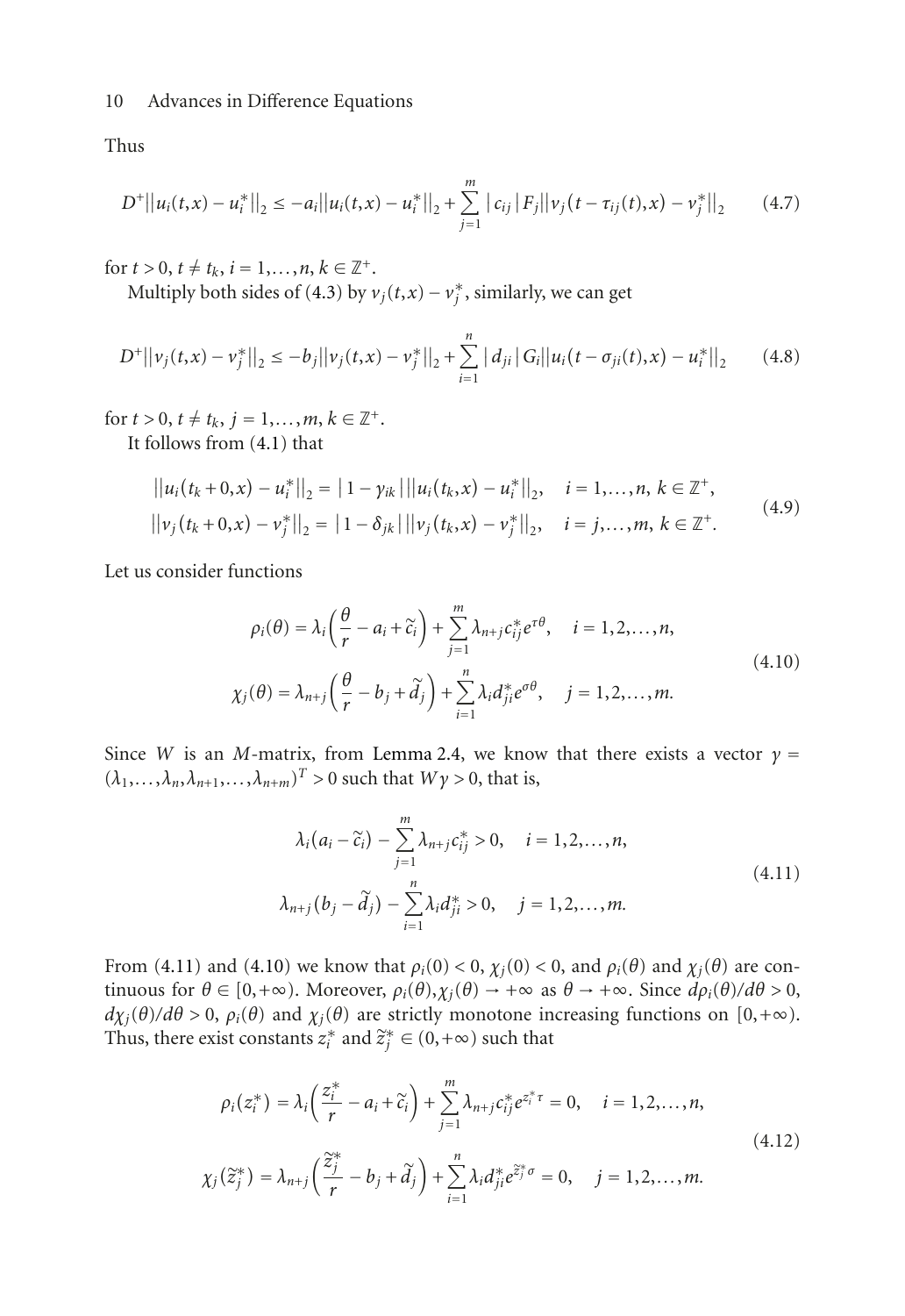Choosing  $0 < \varepsilon < \min\{z_1^*, \ldots, z_n^*, \tilde{z}_1^*, \ldots, \tilde{z}_m^*\}$ , then

$$
\lambda_i \left( \frac{\varepsilon}{r} - a_i + \widetilde{c}_i \right) + \sum_{j=1}^m \lambda_{n+j} c_{ij}^* e^{\varepsilon \tau} < 0, \quad i = 1, 2, \dots, n,
$$
\n
$$
\lambda_{n+j} \left( \frac{\varepsilon}{r} - b_j + \widetilde{d}_j \right) + \sum_{i=1}^n \lambda_i d_{ji}^* e^{\varepsilon \sigma} < 0, \quad j = 1, 2, \dots, m.
$$
\n
$$
(4.13)
$$

Let

<span id="page-10-3"></span><span id="page-10-2"></span><span id="page-10-0"></span>
$$
U_i(t) = e^{\varepsilon t} ||u_i(t, x) - u_i^*||_2^r, \quad i = 1, 2, ..., n,
$$
  
\n
$$
V_j(t) = e^{\varepsilon t} ||v_j(t, x) - v_j^*||_2^r, \quad j = 1, 2, ..., m,
$$
\n(4.14)

then it follows from  $(4.7)$ ,  $(4.8)$ , and  $(4.14)$  that

$$
D^{+}U_{i}(t) \leq r \bigg[ \left( \frac{\varepsilon}{r} - a_{i} + \widetilde{c}_{i} \right) U_{i}(t) + \sum_{j=1}^{m} c_{ij}^{*} e^{\varepsilon \tau} V_{j} \left( t - \tau_{ij}(t) \right) \bigg],
$$
  
\n
$$
t > 0, t \neq t_{k}, k \in \mathbb{Z}^{+}, i = 1, 2, ..., n,
$$
  
\n
$$
D^{+}V_{j}(t) \leq r \bigg[ \left( \frac{\varepsilon}{r} - b_{j} + \widetilde{d}_{j} \right) V_{j}(t) + \sum_{i=1}^{n} d_{ji}^{*} e^{\varepsilon \sigma} U_{i} \left( t - \sigma_{ji}(t) \right) \bigg],
$$
  
\n
$$
t > 0, t \neq t_{k}, k \in \mathbb{Z}^{+}, j = 1, 2, ..., m.
$$
  
\n(4.15)

From  $(4.9)$  and  $(4.1)$  we get that

<span id="page-10-4"></span>
$$
U_i(t_k + 0) = |1 - \gamma_{ik}| U_i(t_k) \le U_i(t_k), \quad k \in \mathbb{Z}^+, i = 1, 2, ..., n,
$$
  

$$
V_j(t_k + 0) = |1 - \delta_{jk}| V_j(t_k) \le V_j(t_k), \quad k \in \mathbb{Z}^+, j = 1, 2, ..., m.
$$
 (4.16)

Let  $l_0 = (1+\delta)(\sup_{s \in [-\sigma,0]} \sum_{i=1}^n ||\phi_{ui}(s,x) - u_i^*||_2^r + \sup_{s \in [-\tau,0]} \sum_{j=1}^m ||\phi_{vj}(s,x) - v_j^*||_2^r)$  $\min_{1 \le i \le n+m} {\{\lambda_i\}}$  ( $\delta$  is a positive constant), then

$$
U_i(s) = e^{\varepsilon s} ||u_i(s, x) - u_i^*||_2^r \le ||u_i(s, x) - u_i^*||_2^r = ||\phi_{ui}(s, x) - u_i^*||_2^r < \lambda_i l_0, \quad -\sigma \le s \le 0,
$$
  

$$
V_j(s) = e^{\varepsilon s} ||v_j(s, x) - v_j^*||_2^r \le ||v_j(s, x) - v_j^*||_2^r = ||\phi_{vj}(s, x) - v_j^*||_2^r < \lambda_{n+j} l_0, \quad -\tau \le s \le 0.
$$
  
(4.17)

In the following, we will prove

$$
U_i(t) < \lambda_i l_0, \quad V_j(t) < \lambda_{n+j} l_0, \quad 0 \le t < t_1, \ i = 1, 2, \dots, n, \ j = 1, 2, \dots, m. \tag{4.18}
$$

If [\(4.18\)](#page-10-1) is not true, no loss of generality, then there exist some  $i_0$  and  $t^* \in [0, t_1)$  such that

<span id="page-10-1"></span>
$$
U_{i_0}(t^*) = \lambda_{i_0} l_0, \qquad D^+ U_{i_0}(t^*) \ge 0,
$$
  
\n
$$
U_i(t) \le \lambda_i l_0, \quad -\sigma \le t \le t^*, \ i = 1, 2, ..., n,
$$
  
\n
$$
V_j(t) \le \lambda_{n+j} l_0, \quad -\tau \le t \le t^*, \ j = 1, 2, ..., m.
$$
\n(4.19)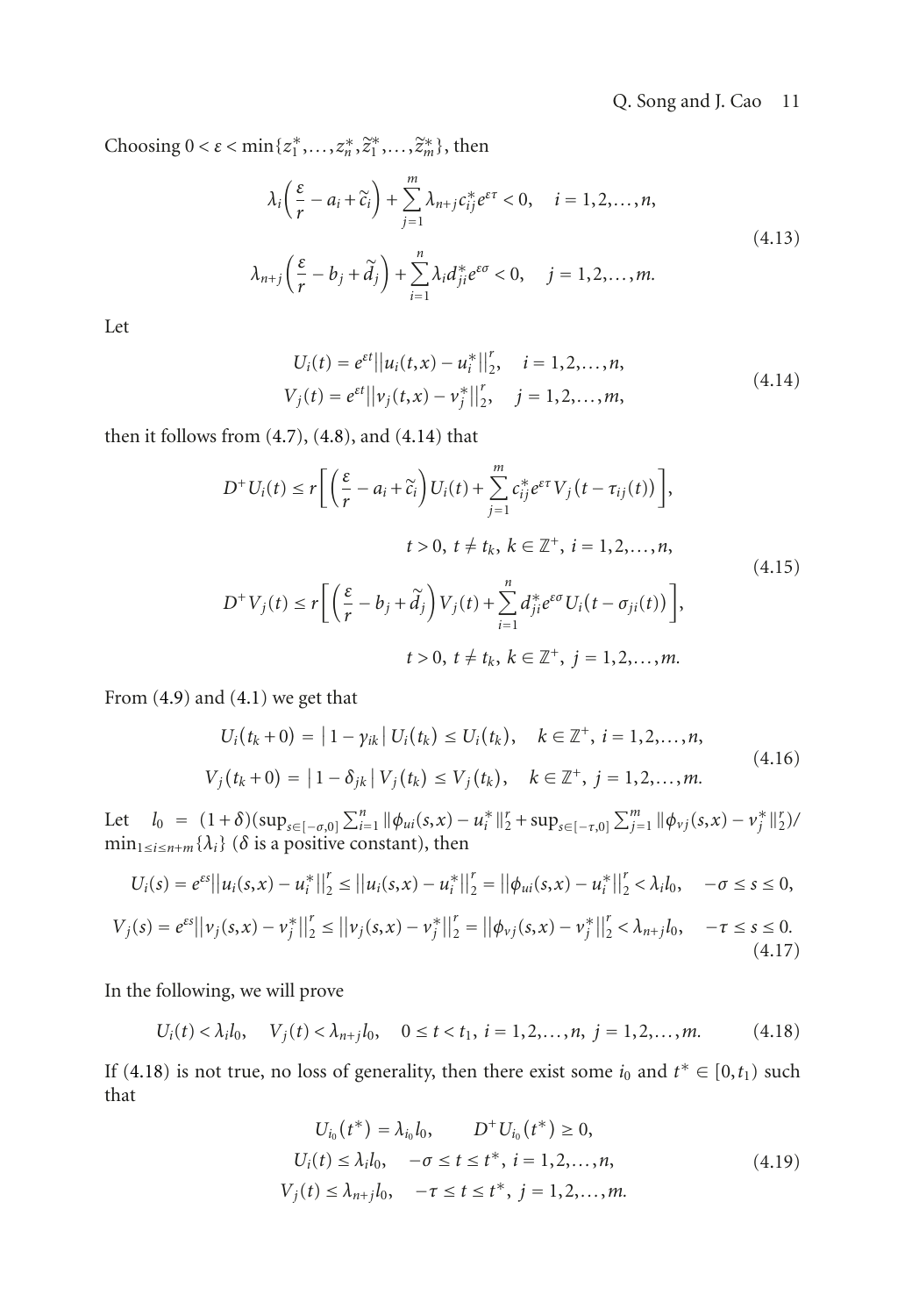However, from [\(4.15\)](#page-10-2) and [\(4.13\)](#page-10-3) we get

$$
D^{+}U_{i_{0}}(t^{*}) \le r \bigg[ \bigg( \frac{\varepsilon}{r} - a_{i_{0}} + \widetilde{c}_{i_{0}} \bigg) U_{i_{0}}(t^{*}) + \sum_{j=1}^{m} c_{i_{0}j}^{*} e^{\varepsilon \tau} V_{j} (t^{*} - \tau_{i_{0}j} (t^{*})) \bigg] \newline \le r \bigg[ \bigg( \frac{\varepsilon}{r} - a_{i_{0}} + \widetilde{c}_{i_{0}} \bigg) \lambda_{i_{0}} l_{0} + \sum_{j=1}^{m} c_{i_{0}j}^{*} e^{\varepsilon \tau} \lambda_{n+j} l_{0} \bigg] < 0,
$$
\n
$$
(4.20)
$$

this is a contradiction, so [\(4.18\)](#page-10-1) holds.

Suppose that for all  $k = 1, 2, \ldots, N$ , the inequalities

<span id="page-11-0"></span>
$$
U_i(t) < \lambda_i l_0, \quad t_{N-1} \le t < t_N, \ i = 1, 2, \dots, n,
$$
\n
$$
V_j(t) < \lambda_{n+j} l_0, \quad t_{N-1} \le t < t_N, \ j = 1, 2, \dots, m,
$$
\n
$$
(4.21)
$$

hold. Then from [\(4.16\)](#page-10-4) and [\(4.21\)](#page-11-0) we get

$$
U_i(t_k + 0) \le U_i(t_k) < \lambda_i l_0, \quad i = 1, 2, \dots, n,
$$
\n
$$
V_j(t_k + 0) \le V_j(t_k) < \lambda_{n+j} l_0, \quad j = 1, 2, \dots, m. \tag{4.22}
$$

This, together with [\(4.21\)](#page-11-0), leads to

<span id="page-11-2"></span>
$$
U_i(t) < \lambda_i l_0, \quad t_N - \sigma \le t \le t_N, \ i = 1, 2, \dots, n,
$$
\n
$$
V_j(t) < \lambda_{n+j} l_0, \quad t_N - \tau \le t \le t_N, \ j = 1, 2, \dots, m. \tag{4.23}
$$

In the following, we will prove

<span id="page-11-1"></span>
$$
U_i(t) < \lambda_i l_0, \quad t_N \le t < t_{N+1}, \ i = 1, 2, \dots, n,
$$
\n
$$
V_j(t) < \lambda_{n+j} l_0, \quad t_N \le t < t_{N+1}, \ j = 1, 2, \dots, m. \tag{4.24}
$$

If [\(4.24\)](#page-11-1) is not true, no loss of generality, then there exist some  $i_1$  and  $t^{**} \in [t_N, t_{N+1})$ such that

$$
U_{i_1}(t^{**}) = \lambda_{i_1} l_0, \qquad D^+ U_{i_1}(t^{**}) \ge 0,
$$
  
\n
$$
U_i(t) \le \lambda_i l_0, \quad t_N - \sigma \le t \le t^{**}, \quad i = 1, 2, ..., n,
$$
  
\n
$$
V_j(t) \le \lambda_{n+j} l_0, \quad t_N - \tau \le t \le t^{**}, \quad j = 1, 2, ..., m.
$$
\n(4.25)

However, from [\(4.15\)](#page-10-2), [\(4.23\)](#page-11-2), and [\(4.13\)](#page-10-3) we get

$$
D^{+}U_{i_{1}}(t^{**}) \le r \bigg[ \left( \frac{\varepsilon}{r} - a_{i_{1}} + \widetilde{c}_{i_{1}} \right) U_{i_{1}}(t^{**}) + \sum_{j=1}^{m} c_{i_{1}j}^{*} e^{\varepsilon \tau} V_{j}(t^{**} - \tau_{i_{1}j}(t^{**})) \bigg] \le r \bigg[ \left( \frac{\varepsilon}{r} - a_{i_{1}} + \widetilde{c}_{i_{1}} \right) \lambda_{i_{1}} I_{0} + \sum_{j=1}^{m} c_{i_{1}j}^{*} e^{\varepsilon \tau} \lambda_{n+j} I_{0} \bigg] < 0,
$$
\n(4.26)

this is a contradiction, so [\(4.24\)](#page-11-1) holds.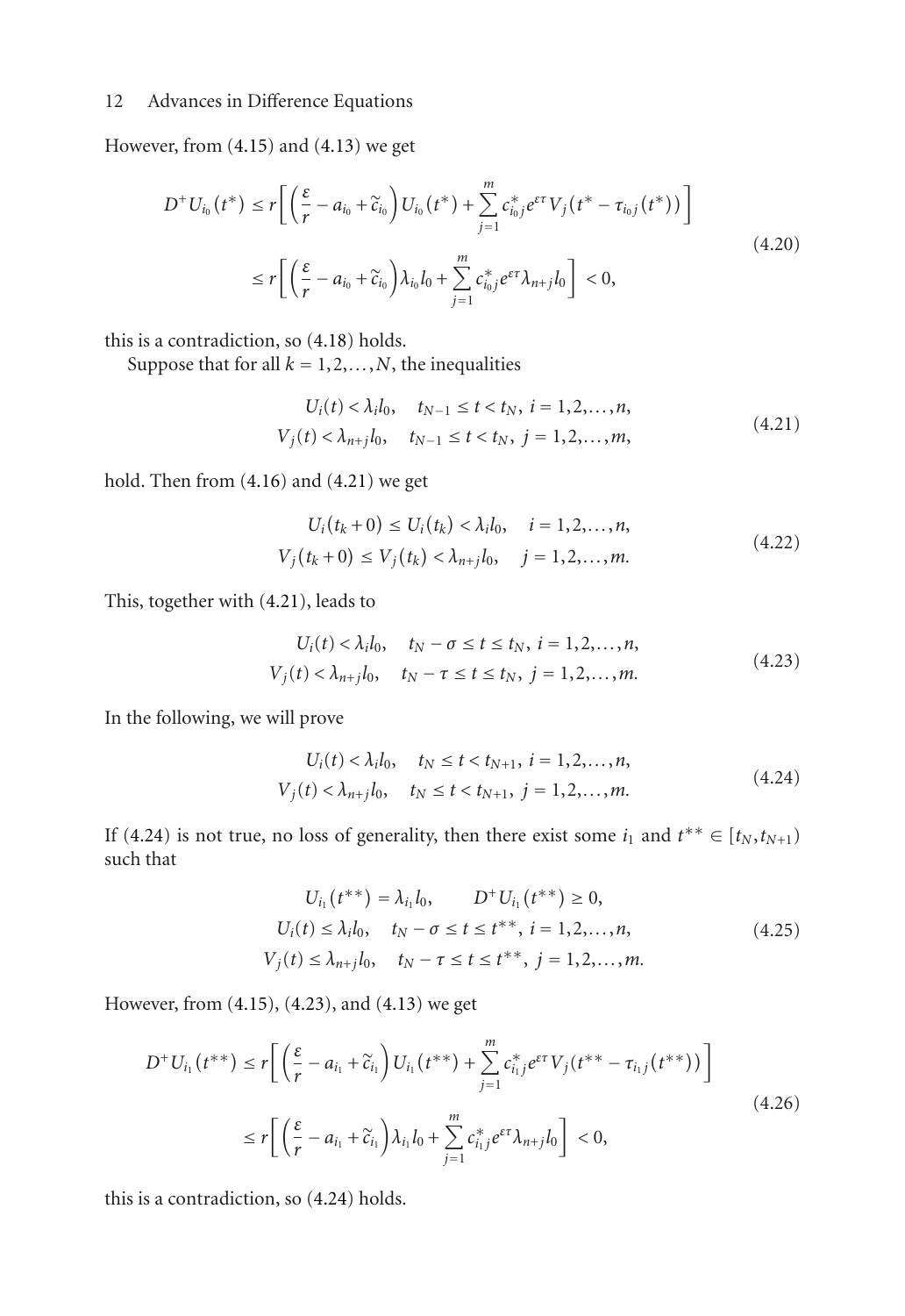By the mathematical induction, we can conclude that

$$
U_i(t) < \lambda_i l_0, \quad t_{N-1} \le t < t_N, \ N = 1, 2, \dots, \ i = 1, 2, \dots, n,
$$
\n
$$
V_j(t) < \lambda_{n+j} l_0, \quad t_{N-1} \le t < t_N, \ N = 1, 2, \dots, \ j = 1, 2, \dots, m. \tag{4.27}
$$

This implies that

<span id="page-12-0"></span>
$$
U_i(t) < \lambda_i l_0, \quad i = 1, 2, \dots, n,
$$
\n
$$
V_j(t) < \lambda_{n+j} l_0, \quad j = 1, 2, \dots, m
$$
\n
$$
(4.28)
$$

for any  $t > 0$ . That is,

$$
e^{\varepsilon t}||u_i(t,x) - u_i^*||_2^r \le \sup_{s \in [-\sigma,0]} \sum_{i=1}^n ||\phi_{ui}(s,x) - u_i^*||_2^r
$$
  
+ 
$$
\sup_{s \in [-\tau,0]} \sum_{j=1}^m ||\phi_{vj}(s,x) - v_j^*||_2^r, \quad i = 1,2,...,n,
$$
  

$$
e^{\varepsilon t}||v_j(t,x) - v_j^*||_2^r \le \sup_{s \in [-\sigma,0]} \sum_{i=1}^n ||\phi_{ui}(s,x) - u_i^*||_2^r
$$
  
+ 
$$
\sup_{s \in [-\tau,0]} \sum_{j=1}^m ||\phi_{vj}(s,x) - v_j^*||_2^r, \quad j = 1,2,...,m
$$
  
(4.29)

for any *t* > 0. Let  $M = n^{1/r} + m^{1/r}$ , from [\(4.29\)](#page-12-0) and [Lemma 2.7,](#page-3-3) we get that

$$
\left(\sum_{i=1}^{n}||u_{i}(t,x)-u_{i}^{*}||_{2}^{r}\right)^{1/r} + \left(\sum_{j=1}^{m}||v_{j}(t,x)-v_{j}^{*}||_{2}^{r}\right)^{1/r}
$$
\n
$$
\leq M\bigg(\bigg[\sup_{s\in[-\sigma,0]}\sum_{i=1}^{n}||\phi_{ui}(s,x)-u_{i}^{*}||_{2}^{r}\bigg]^{1/r} + \bigg[\sup_{s\in[-\tau,0]}\sum_{j=1}^{m}||\phi_{vj}(s,x)-v_{j}^{*}||_{2}^{r}\bigg]^{1/r}\bigg)e^{(-\varepsilon/r)t}
$$
\n(4.30)

for all  $t > 0$ . Therefore, the unique point of model  $(2.1)$  is globally exponentially stable, and the exponential convergence rate index  $\varepsilon/r$  comes from [\(4.12\)](#page-9-5). The proof is com- $\Box$  $\Box$ 

<span id="page-12-1"></span>Corollary 4.2. *Under assumption (H) and condition [\(4.1\)](#page-7-0), if*

$$
W_1 = \begin{pmatrix} A & -C^* \\ -D^* & B \end{pmatrix} \tag{4.31}
$$

is an M-matrix, then model  $(2.1)$  has a unique equilibrium point  $(u_1^*,...,u_n^*,v_1^*,...,$  $(v_m^*)^T$ *, which is globally exponentially stable, where*  $A = \text{diag}(a_1, a_2, \ldots, a_n)$ *,*  $B = \text{diag}(b_1, b_2, \ldots, b_n)$ *...,b<sub>m</sub>*)*,*  $C^* = (F_j|c_{ij}|)_{n \times m}$ ,  $D^* = (G_i|d_{ji}|)_{m \times n}$ .

*Proof.* Take  $\alpha_{ij} = \beta_{ij} = \alpha_{ji}^* = \beta_{ji}^* = 1$ , and let  $r \to 1^+$ , then *W* turns to  $W_1$ . The proof is  $\Box$  completed.  $\Box$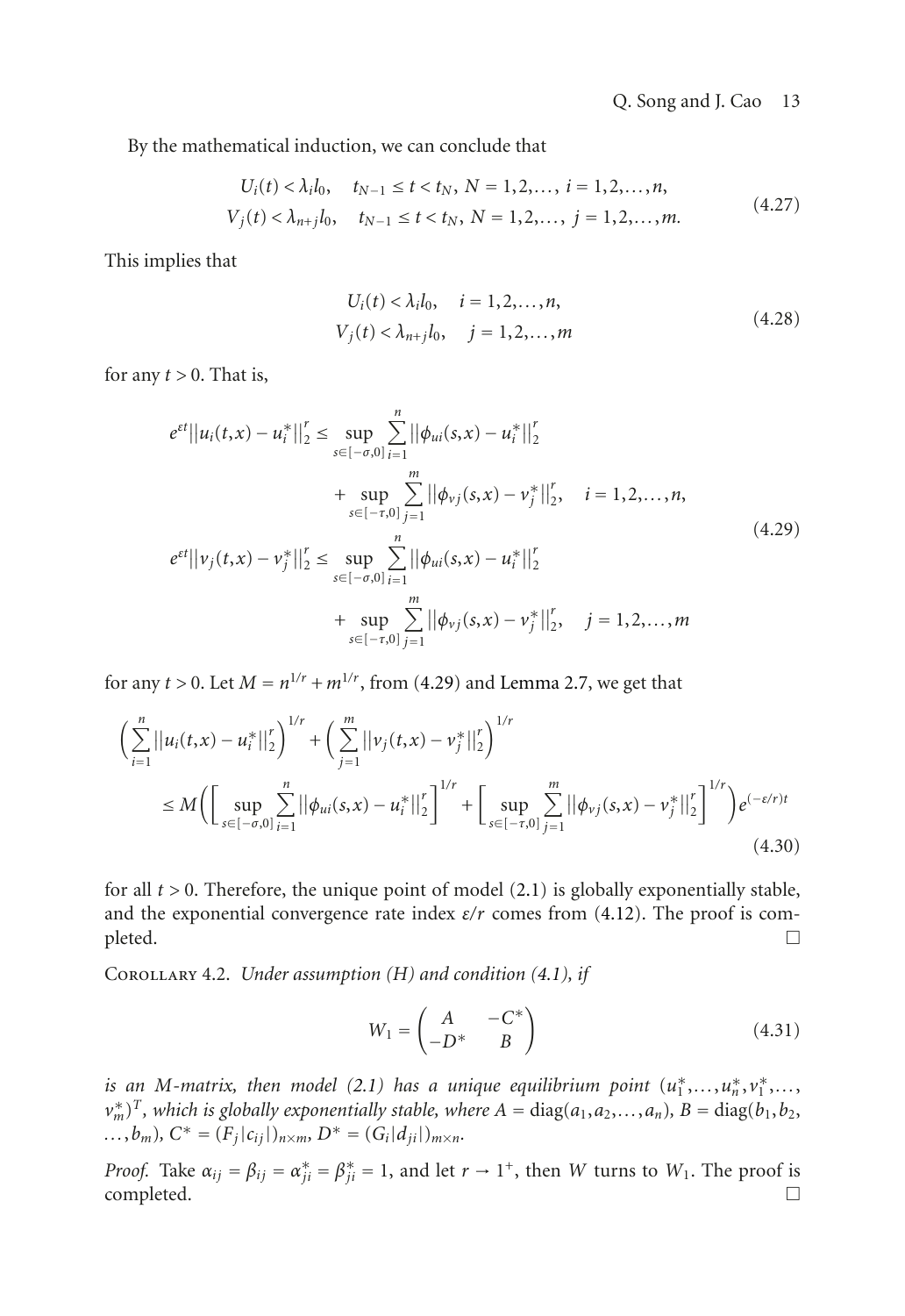*Remark 4.3.* As the smooth operators  $D_{ik} = 0$ ,  $D_{jk}^* = 0$  ( $i = 1, 2, ..., n$ ,  $j = 1, 2, ..., m$ ,  $k =$ 1,2,*...*,*l*), model [\(2.1\)](#page-1-0) becomes the following impulsive BAM neural networks with timevarying delays:

<span id="page-13-0"></span>
$$
\frac{du_i(t)}{dt} = -a_i u_i(t) + \sum_{j=1}^m c_{ij} f_j(v_j(t - \tau_{ij}(t))) + \alpha_i, \quad t > 0, t \neq t_k, i = 1,...,n,
$$
  

$$
\Delta u_i(t_k) = I_k(u_i(t_k)), \quad i = 1,...,n, k = 1,2,...,
$$
  

$$
\frac{dv_j(t)}{dt} = -b_j v_j(t) + \sum_{i=1}^n d_{ji} g_i(u_i(t - \sigma_{ji}(t))) + \beta_j, \quad t > 0, t \neq t_k, j = 1,...,m,
$$
  

$$
\Delta v_j(t_k) = J_k(v_i(t_k)), \quad j = 1,...,m, k = 1,2,...
$$
 (4.32)

For this model, we have the following results.

<span id="page-13-3"></span>Corollary 4.4. *Under assumption (H), if W in [Theorem 3.1](#page-4-0) is an M-matrix, and impulsive operators*  $I_k(u_i(t_k))$  *and*  $J_k(v_i(t_k))$  *satisfy* 

<span id="page-13-1"></span>
$$
I_k(u_i(t_k)) = -\gamma_{ik}(u_i(t_k) - u_i^*), \quad 0 < \gamma_{ik} < 2, \ i = 1, 2, \dots, n, \ k \in \mathbb{Z}^+, \\
J_k(v_j(t_k)) = -\delta_{jk}(v_j(t_k) - v_j^*), \quad 0 < \delta_{ik} < 2, \ j = 1, 2, \dots, m, \ k \in \mathbb{Z}^+, \tag{4.33}
$$

*then model (*4.32) has a unique equilibrium point  $(u_1^*,\ldots,u_n^*,v_1^*,\ldots,v_m^*)^T,$  which is globally *exponentially stable.*

COROLLARY 4.5 (see [\[18](#page-16-7)]). *Under assumption (H) and condition [\(4.33\)](#page-13-1), when*  $\tau_{ii}(t)$ ,  $\sigma_{ii}(t)$  $(i = 1, 2, \ldots, n, j = 1, 2, \ldots, m)$  are constants, model [\(4.32\)](#page-13-0) has a unique equilibrium point  $(u_1^*,...,u_n^*,v_1^*,...,v_m^*)^T$ , which is globally exponentially stable, if

<span id="page-13-2"></span>
$$
a_i > F_i \sum_{j=1}^m |d_{ji}|, \quad b_j > G_j \sum_{i=1}^n |c_{ij}|, \quad i = 1, 2, ..., n, \ j = 1, 2, ..., m.
$$
 (4.34)

*Proof.* If condition [\(4.34\)](#page-13-2) holds, then matrix  $W_1$  in [Corollary 4.2](#page-12-1) is column diagonally dominant, so  $W_1$  is an *M*-matrix. The proof is completed.  $\Box$ 

*Remark 4.6.* In [\[18](#page-16-7), [21\]](#page-16-8), the globally exponential stability for impulsive BAM neural networks with constant delays was investigated by constructing a suitable Lyapunov functional. In [\[20](#page-16-9)], authors have considered the impulsive BAM neural networks with distributed delays, several sufficient criteria checking the globally exponential stability were obtained by constructing a suitable Lyapunov functional. It should be noted that our methods, which do not make use of Lyapunov functional, are simple and valid for the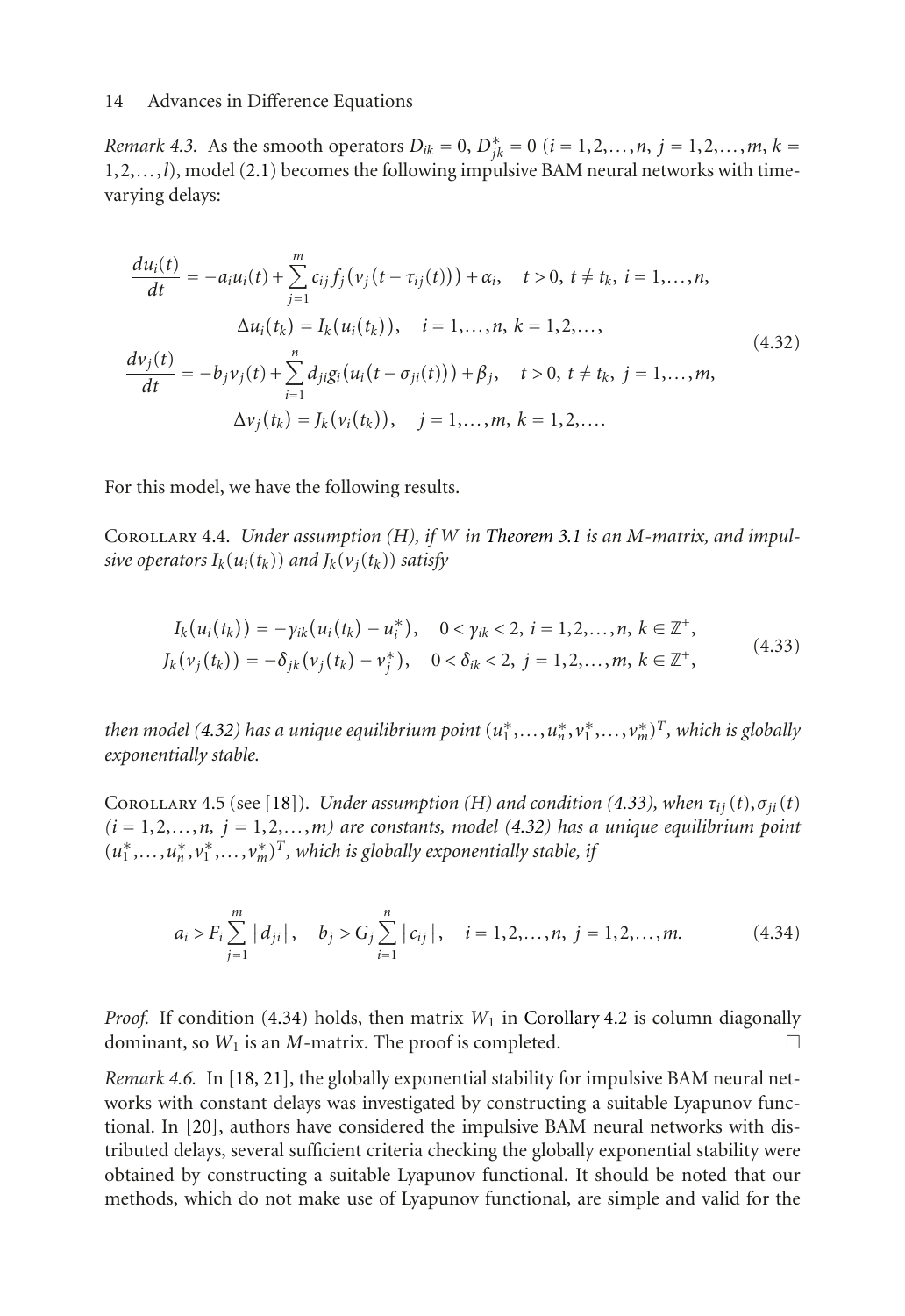stability analysis of impulsive BAM neural networks with constant delays, time-varying or distributed delays. It may be difficult to apply the Lyapunov approach in [\[18](#page-16-7), [21](#page-16-8), [20](#page-16-9)] to discuss the exponential stability of model [\(4.32\)](#page-13-0) and model [\(2.1\)](#page-1-0).

*Remark 4.7.* In [\[3,](#page-16-3) [5,](#page-16-10) [8](#page-16-5)[–10,](#page-16-11) [12,](#page-16-4) [15\]](#page-16-12), the boundedness of the activation functions was required. In  $[4, 6, 7, 10, 26]$  $[4, 6, 7, 10, 26]$  $[4, 6, 7, 10, 26]$  $[4, 6, 7, 10, 26]$  $[4, 6, 7, 10, 26]$  $[4, 6, 7, 10, 26]$  $[4, 6, 7, 10, 26]$  $[4, 6, 7, 10, 26]$  $[4, 6, 7, 10, 26]$  $[4, 6, 7, 10, 26]$ , the monotonicity of the activation functions was needed. However, the boundedness and monotonicity of the activation functions have been removed in this paper.

## **5. Examples**

*Example 5.1.* Consider the following impulsive BAM neural networks with fixed delays:

<span id="page-14-0"></span>
$$
\frac{du(t)}{dt} = -5u(t) + 6f(v(t-3)) + 11, \quad t > 0, t \neq t_k,\Delta u(t_k) = -\gamma_{1k}(u(t_k) - 1), \quad k = 1, 2, ...,\n\frac{dv(t)}{dt} = -3v(t) - g_i(u_i(t-1)) + 2, \quad t > 0, t \neq t_k,\Delta v_j(t_k) = -\delta_{1k}(v(t_k) - 1), \quad k = 1, 2, ...,
$$
\n(5.1)

where  $f(y) = g(y) = -|y|$ , and  $t_1 < t_2 < \cdots$  is strictly increasing sequence such that  $\lim_{k\to\infty} t_k = +\infty$ ,  $\gamma_{1k} = 1 + (1/2) \sin(2+k)$ ,  $\delta_{1k} = 1 + (6/7) \cos(9+k^2)$ ,  $k \in \mathbb{Z}^+$ .

Since  $b_1 = 3 < |c_{11}| = 6$ , conditions [\(4.34\)](#page-13-2) are not satisfied, which means that the theorem in [\[18\]](#page-16-7) is not applicable to ascertain the stability of neural networks [\(5.1\)](#page-14-0). However, it is easy to check that [\(5.1\)](#page-14-0) satisfies all conditions of [Corollary 4.4](#page-13-3) in this paper. Hence, model [\(5.1\)](#page-14-0) has a unique equilibrium point, which is globally exponentially stable. In fact, the unique equilibrium  $(1,1)^T$  is a unique stable equilibrium point. From [\(4.12\)](#page-9-5) we can estimate the exponential convergence rate index which is 0.2008.

*Example 5.2.* Consider the following impulsive BAM neural networks with both timevarying delays and reaction-diffusion terms:

<span id="page-14-1"></span>
$$
\frac{\partial u_i(t,x)}{\partial t} = \frac{\partial}{\partial x_k} \left( t^2 x^6 \frac{\partial u_i(t,x)}{\partial x_k} \right) - a_i u_i(t,x) + \sum_{j=1}^2 c_{ij} f_j \left( v_j \left( t - \tau_{ij}(t), x \right) \right) + \alpha_i, \quad t \neq t_k,
$$
\n
$$
\Delta u_i(t_k,x) = I_k \left( u_i(t_k,x) \right),
$$
\n
$$
\frac{\partial v_j(t,x)}{\partial t} = \frac{\partial}{\partial x_k} \left( t^4 x^2 \frac{\partial v_j(t,x)}{\partial x_k} \right) - b_j v_j(t,x) + \sum_{i=1}^2 d_{ji} g_i \left( u_i \left( t - \sigma_{ji}(t), x \right) \right) + \beta_j, \quad t \neq t_k,
$$
\n
$$
\Delta v_j \left( t_k, x \right) = J_k \left( v_i(t_k, x) \right) \tag{5.2}
$$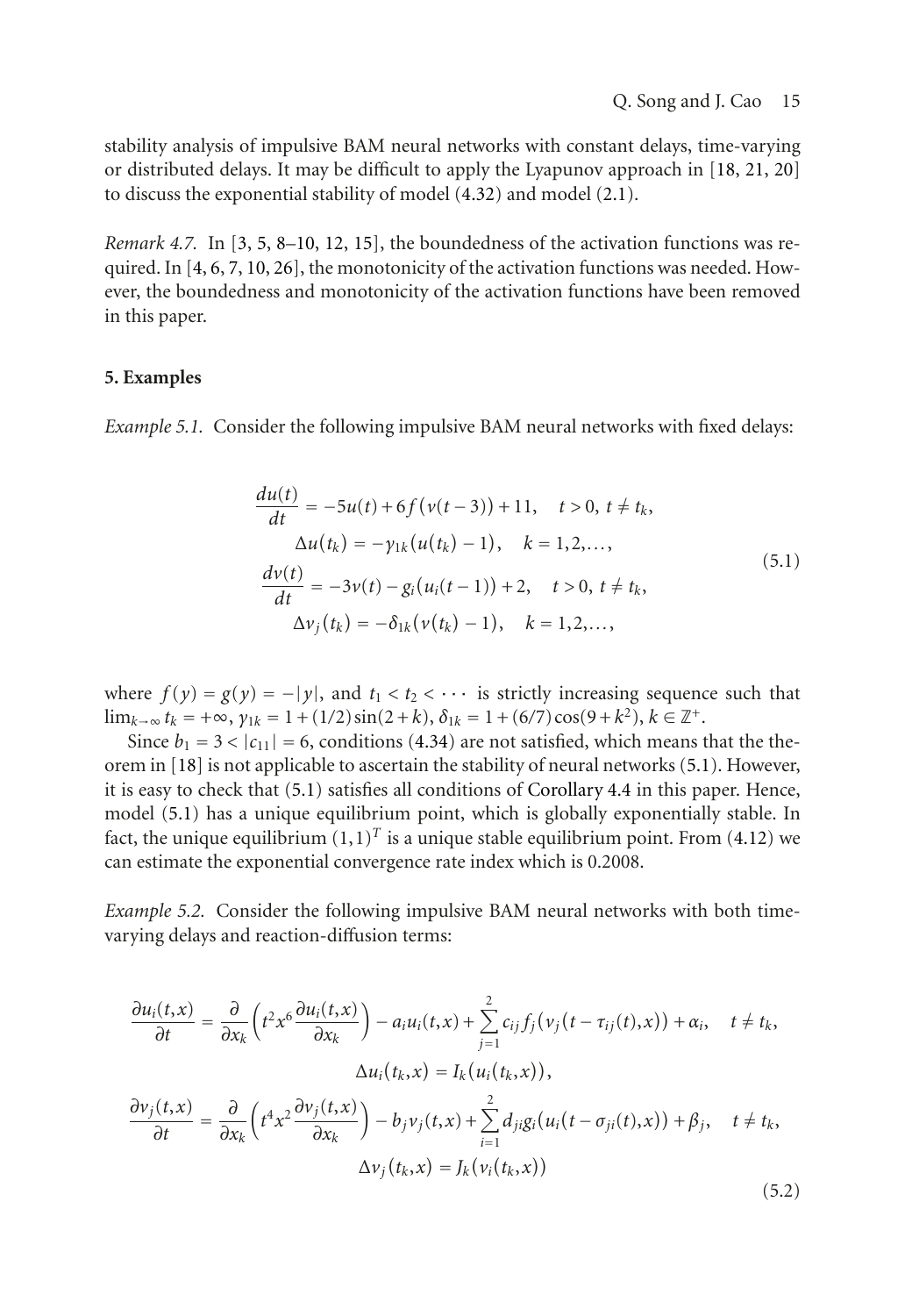for *i*,  $j = 1, 2, k \in \mathbb{Z}^+$ , where

$$
f_i(r) = g_j(r) = |r+1| + |r-1|, \quad \tau_{ij}(t) = \sigma_{ji}(t) = |\sin((i+j)t)|, \quad i, j = 1, 2,
$$
  
\n
$$
\Delta u_1(t_k, x) = -\left(1 + \frac{1}{2}\sin(7 + k^2)\right)u_1(t_k, x),
$$
  
\n
$$
\Delta u_2(t_k, x) = -(1 + \cos(3 - k))(u_2(t_k, x) - 1),
$$
  
\n
$$
\Delta v_1(t_k, x) = -|2\sin(1 - 5k)|(v_1(t_k, x) - 1),
$$
  
\n
$$
\Delta v_2(t_k, x) = -\left(1 - \frac{1}{3}\cos(11k)\right)(v_2(t_k, x) - 2),
$$
  
\n
$$
a_1 = 7, \quad a_2 = 12, \quad c_{11} = 2, \quad c_{12} = 3, \quad c_{21} = 1.5, \quad c_{22} = 2.5, \quad \alpha_1 = -16, \quad \alpha_2 = -1,
$$
  
\n
$$
b_1 = 4, \quad b_2 = 36, \quad d_{11} = 2, \quad d_{12} = 2, \quad d_{21} = 2, \quad d_{22} = 3.5, \quad \beta_1 = -4, \quad \beta_2 = 61.
$$
  
\n(5.3)

Since  $f_i$  and  $g_i$  are not monotone increasing functions, the conditions of two theorems in [\[26](#page-17-2)] are not satisfied, which means that the theorems in [\[26](#page-17-2)] are not applicable to ascertain the stability of neural networks [\(5.2\)](#page-14-1). However, It is easy to check that [\(5.2\)](#page-14-1) satisfies all conditions of [Corollary 4.2](#page-12-1) in this paper. Hence, model [\(5.2\)](#page-14-1) has a unique equilibrium point, which is globally exponentially stable. In fact, the unique equilibrium  $(0,1,1,2)^T$  is a unique stable equilibrium point. From [\(4.12\)](#page-9-5) we can estimate the exponential convergence rate index which is 0.1374.

## **6. Conclusions**

In this paper, several easily checked sufficient criteria ensuring the existence, uniqueness, and global exponential stability of equilibrium point have been given for impulsive bidirectional associative memory neural networks with both time-varying delays and reaction-diffusion terms. In particular, the estimate of convergence rate index has been also provided. Some existing results are improved and extended. Two examples have been given to show that obtained results are less restrictive than previously known criteria. The method is simpler and more effective for stability analysis of neural networks with timevarying delays.

## **Acknowledgments**

The authors would like to thank the reviewers and the editor for their valuable suggestions and comments which have led to a much improved paper. This work was a project supported by Scientific Research Fund of Chongqing Municipal Education Commission under Grant KJ070401, and was supported by the National Natural Science Foundation of China under Grant 60574043, and the Natural Science Foundation of Chongqing Science and Technology Committee.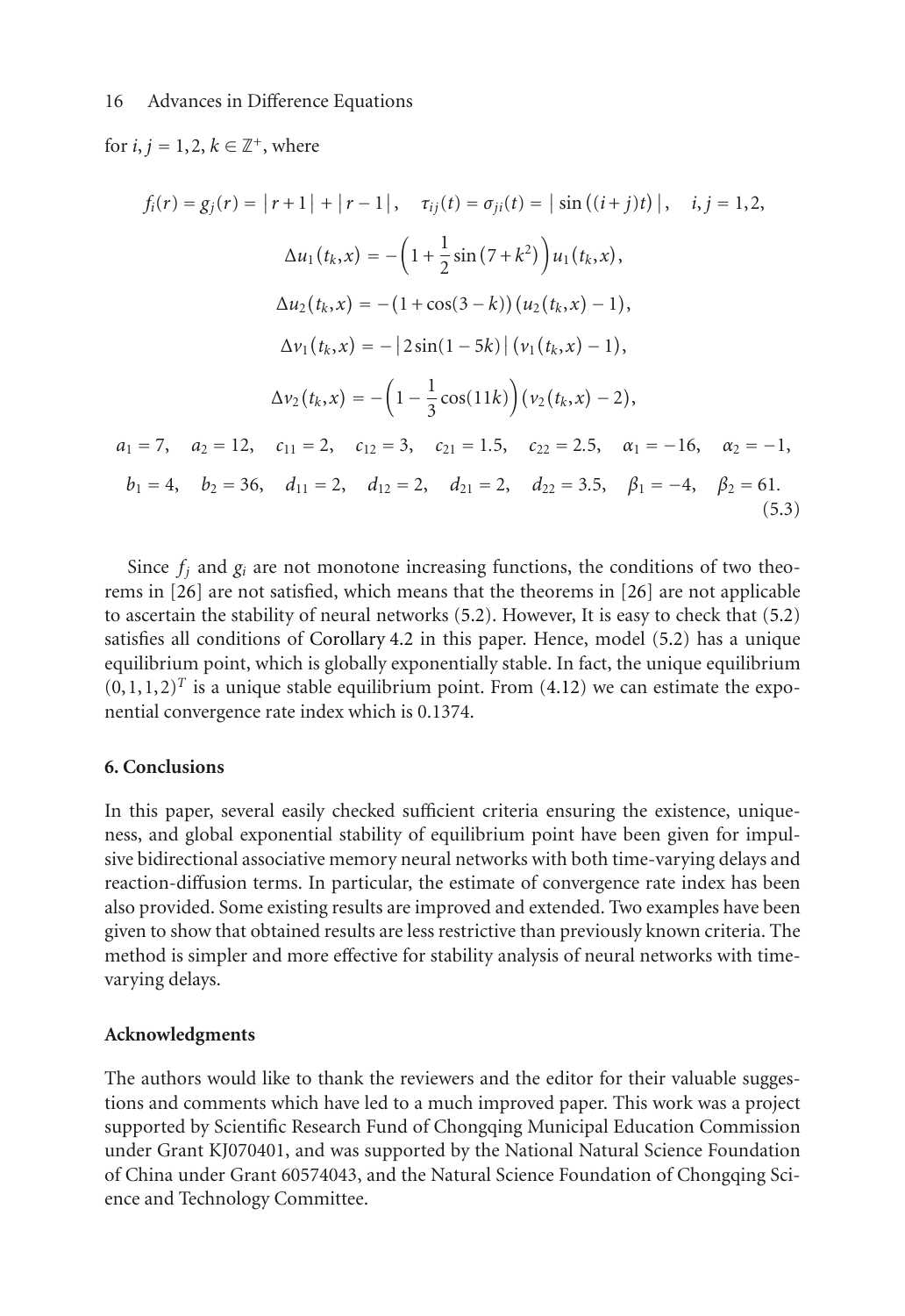## <span id="page-16-1"></span><span id="page-16-0"></span>**References**

- [1] B. Kosko, "Bidirectional associative memories," *IEEE Transactions on Systems, Man, and Cybernetics*, vol. 18, no. 1, pp. 49–60, 1988.
- <span id="page-16-2"></span>[2] J. Cao and Q. Song, "Stability in Cohen-Grossberg-type bidirectional associative memory neural networks with time-varying delays," *Nonlinearity*, vol. 19, no. 7, pp. 1601–1617, 2006.
- <span id="page-16-3"></span>[3] S. Arik, "Global asymptotic stability analysis of bidirectional associative memory neural networks with time delays," *IEEE Transactions on Neural Networks*, vol. 16, no. 3, pp. 580–586, 2005.
- <span id="page-16-13"></span>[4] K. Gopalsamy and X.-Z. He, "Delay-independent stability in bidirectional associative memory networks," *IEEE Transactions on Neural Networks*, vol. 5, no. 6, pp. 998–1002, 1994.
- <span id="page-16-10"></span>[5] X. Liao, K.-W. Wong, and S. Yang, "Convergence dynamics of hybrid bidirectional associative memory neural networks with distributed delays," *Physics Letters A*, vol. 316, no. 1-2, pp. 55–64, 2003.
- <span id="page-16-14"></span>[6] V. S. H. Rao and Bh. R. M. Phaneendra, "Global dynamics of bidirectional associative memory neural networks involving transmission delays and dead zones," *Neural Networks*, vol. 12, no. 3, pp. 455–465, 1999.
- <span id="page-16-15"></span>[7] S. Mohamad, "Global exponential stability in continuous-time and discrete-time delayed bidirectional neural networks," *Physica D*, vol. 159, no. 3-4, pp. 233–251, 2001.
- <span id="page-16-5"></span>[8] J. Cao and L. Wang, "Exponential stability and periodic oscillatory solution in BAM networks with delays," *IEEE Transactions on Neural Networks*, vol. 13, no. 2, pp. 457–463, 2002.
- [9] J. Cao, J. Liang, and J. Lam, "Exponential stability of high-order bidirectional associative memory neural networks with time delays," *Physica D*, vol. 199, no. 3-4, pp. 425–436, 2004.
- <span id="page-16-11"></span>[10] S. Xu and J. Lam, "A new approach to exponential stability analysis of neural networks with time-varying delays," *Neural Networks*, vol. 19, no. 1, pp. 76–83, 2006.
- [11] S. Guo, L. Huang, B. Dai, and Z. Zhang, "Global existence of periodic solutions of BAM neural networks with variable coefficients," *Physics Letters A*, vol. 317, no. 1-2, pp. 97–106, 2003.
- <span id="page-16-4"></span>[12] J. H. Park, "A novel criterion for global asymptotic stability of BAM neural networks with time delays," *Chaos, Solitons and Fractals*, vol. 29, no. 2, pp. 446–453, 2006.
- <span id="page-16-6"></span>[13] Z.-H. Guan and G. Chen, "On delayed impulsive Hopfield neural networks," *Neural Networks*, vol. 12, no. 2, pp. 273–280, 1999.
- [14] Z. Yang and D. Xu, "Impulsive effects on stability of Cohen-Grossberg neural networks with variable delays," *Applied Mathematics and Computation*, vol. 177, no. 1, pp. 63–78, 2006.
- <span id="page-16-12"></span>[15] D. W. C. Ho, J. Liang, and J. Lam, "Global exponential stability of impulsive high-order BAM neural networks with time-varying delays," *Neural Networks*, vol. 19, no. 10, pp. 1581–1590, 2006.
- [16] H. Akça, R. Alassar, V. Covachev, Z. Covacheva, and E. Al-Zahrani, "Continuous-time additive Hopfield-type neural networks with impulses," *Journal of Mathematical Analysis and Applications*, vol. 290, no. 2, pp. 436–451, 2004.
- [17] D. Xu and Z. Yang, "Impulsive delay differential inequality and stability of neural networks," *Journal of Mathematical Analysis and Applications*, vol. 305, no. 1, pp. 107–120, 2005.
- <span id="page-16-7"></span>[18] Y. Li, "Global exponential stability of BAM neural networks with delays and impulses," *Chaos, Solitons and Fractals*, vol. 24, no. 1, pp. 279–285, 2005.
- [19] Y. Zhang and J. Sun, "Stability of impulsive neural networks with time delays," *Physics Letters A*, vol. 348, no. 1-2, pp. 44–50, 2005.
- <span id="page-16-9"></span>[20] Y.-T. Li and C.-B. Yang, "Global exponential stability analysis on impulsive BAM neural networks with distributed delays," *Journal of Mathematical Analysis and Applications*, vol. 324, no. 2, pp. 1125–1139, 2006.
- <span id="page-16-8"></span>[21] F. Yang, C. Zhang, and D. Wu, "Global stability analysis of impulsive BAM type Cohen-Grossberg neural networks with delays," *Applied Mathematics and Computation*, vol. 186, no. 1, pp. 932–940, 2007.